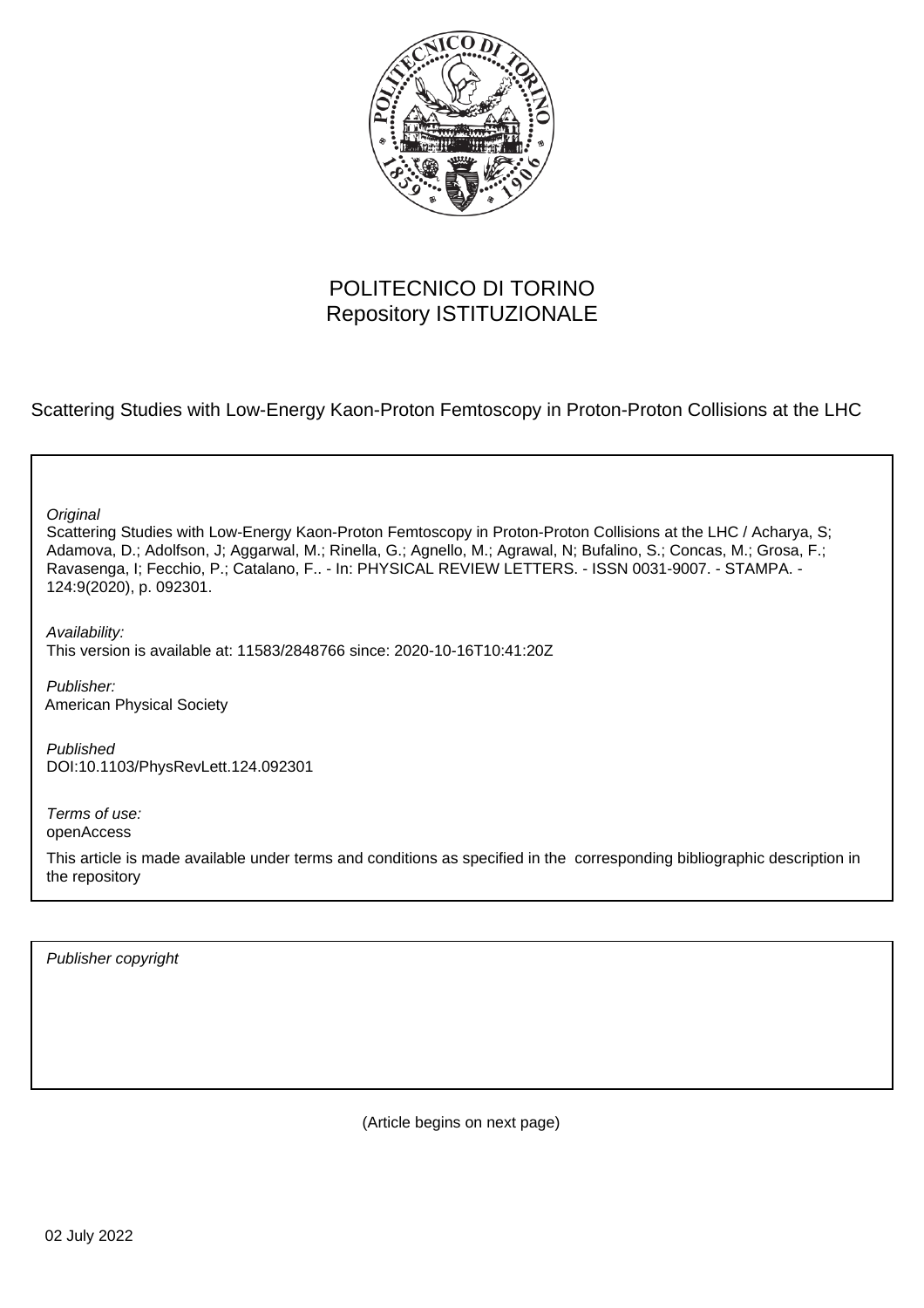## Scattering Studies with Low-Energy Kaon-Proton Femtoscopy in Proton-Proton Collisions at the LHC

S. Acharya et al.<sup>\*</sup>

(A Large Ion Collider Experiment Collaboration)

(Received 18 July 2019; revised manuscript received 3 December 2019; accepted 11 February 2020; published 6 March 2020)

The study of the strength and behavior of the antikaon-nucleon  $(KN)$  interaction constitutes one of the key focuses of the strangeness sector in low-energy quantum chromodynamics (QCD). In this Letter a unique high-precision measurement of the strong interaction between kaons and protons, close and above the kinematic threshold, is presented. The femtoscopic measurements of the correlation function at low pair-frame relative momentum of  $(K^+p \oplus K^-\bar{p})$  and  $(K^-p \oplus K^+\bar{p})$  pairs measured in pp collisions at  $\sqrt{s}$  = 5, 7, and 13 TeV are reported. A structure observed around a relative momentum of 58 MeV/c in the measured correlation function of  $(K^-p \oplus K^+\bar{p})$  with a significance of 4.4 $\sigma$  constitutes the first experimental evidence for the opening of the  $(\bar{K}^0 n \oplus K^0 \bar{n})$  isospin breaking channel due to the mass difference between charged and neutral kaons. The measured correlation functions have been compared to Jülich and Kyoto models in addition to the Coulomb potential. The high-precision data at low relative momenta presented in this work prove femtoscopy to be a powerful complementary tool to scattering experiments and provide new constraints above the  $\bar{K}N$  threshold for low-energy QCD chiral models.

DOI: [10.1103/PhysRevLett.124.092301](https://doi.org/10.1103/PhysRevLett.124.092301)

The kaon  $(K)$  nucleon  $(N)$  and antikaon  $(\bar{K})N$  interactions constitute the building blocks of low energy QCD with  $u$ ,  $d$ , and  $s$  quarks, since the effective theories aiming to describe hadron interactions in the nonperturbative energy regime are anchored to these interactions. Traditionally, the interaction of  $K$  and  $K$  with protons and neutrons has been studied by performing scattering experiments at low energies. However, only few measurements exist and only in a limited energy range [1–5]. In such experiments the initial state is fixed, formed by a  $KN$ or  $\bar{K}N$  pair, and cross sections of elastic and inelastic final states are measured.

These data showed that the K and  $\bar{K}$  behavior with nucleons is very different: while the repulsive nature of  $K^+p$ , due to the strong and Coulomb interactions, is well established [6], the strong interacting term of the  $K^-p$  is instead deeply attractive and characterized by the presence of several coupled channels, i.e., two-particle systems with energy close to the  $K^-p$  threshold and carrying the same quantum numbers. These coupled-channels contributions are already present in the initial  $\bar{K}N$  scattering wave function and hence influence both the inelastic and the elastic processes [7].

In the  $K^-p$  system, due to the strangeness  $S = -1$ charge of the  $\bar{K}$ , already two open coupled channels appear below threshold:  $Λπ$  and  $Σπ$ . Of particular interest is the coupling to the  $\Sigma \pi$  channel since this, along with the attractive nature of the  $\bar{K}N$  interaction, leads to the appearance of the  $\Lambda(1405)$  resonance just 27 MeV/ $c^2$ below threshold. Indeed, this resonance is interpreted as the only  $\Sigma \pi$ - $\bar{K}N$  molecular state [8–10]. The available theoretical approaches [11–20] are constrained above the  $\bar{K}N$ threshold, but since the experimental data are scarce, these constraints are rather loose, resulting in rather significant differences below threshold. Experimental constraints on the  $KN$  interaction and on the interplay between both  $KN$ and  $\Sigma \pi$  poles are fundamental to reproduce the properties of the  $\Lambda(1405)$  [21–25].

Approximately 5 MeV above threshold, the  $\bar{K}^0 n$  channel opens up due to the breaking of the isospin symmetry. The  $\bar{K}n-KN$  coupling is also very important to understand the interaction and structure of the  $\Lambda(1405)$  and its effect should be visible in the total  $K^-p$  cross section measured in scattering experiments as a clear cusplike structure for a kaon incident momentum of  $p_{\text{lab}} = 89 \text{ MeV}/c$  [26]. However, this peak has not been experimentally observed yet due to the large uncertainties of the data [3,5,27].

In order to constrain the contributions of the coupled channels and to provide a complete description of the  $\bar{K}N$ interaction, precise data close to threshold are needed and the effects of coupled channels lying close to threshold must be explicitly taken into account in any process between a  $K$  and a nucleon.

<sup>\*</sup> Full author list given at the end of the article.

Published by the American Physical Society under the terms of the [Creative Commons Attribution 4.0 International](https://creativecommons.org/licenses/by/4.0/) license. Further distribution of this work must maintain attribution to the author(s) and the published article's title, journal citation, and DOI.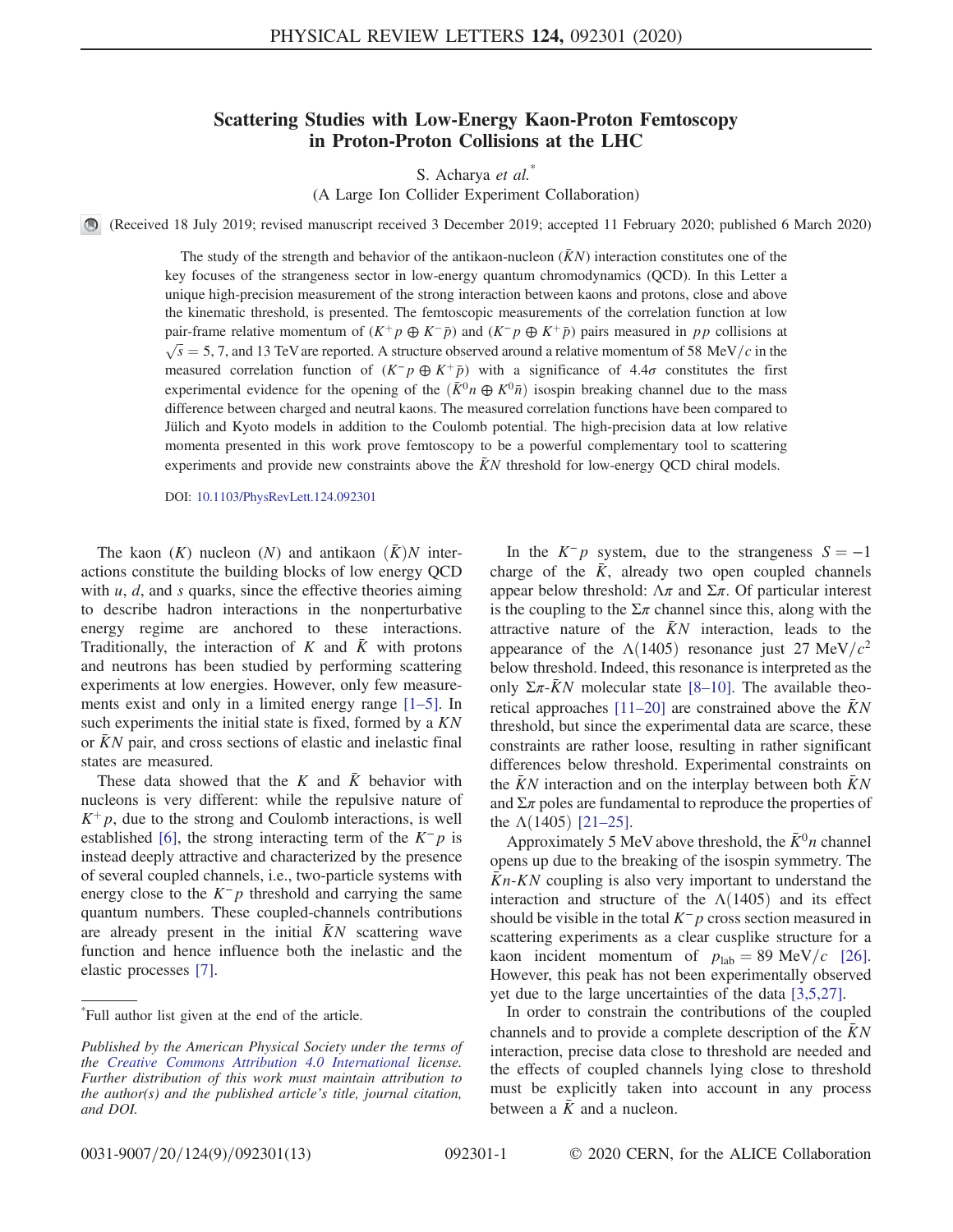The measurement of kaonic hydrogen [28], which nowadays constitutes the most precise constraint at threshold, and the obtained results on the  $\bar{K}N$  scattering parameters include the coupled-channel contributions only in an effective way.

Recently, the femtoscopy technique [29,30], which measures the correlation of particle pairs at low relative momentum, has provided high precision data on different baryon-baryon pairs [31–33], indicating a great sensitivity to the underlying strong potential. Contrary to the scattering, in femtoscopy only the final state is measured and different initial states are allowed. In the  $K^-p$  system, this translates into an extreme sensitivity of the correlation function to the introduction of the different coupledchannels, which affect both shape and magnitude of the femtoscopic signal [34].

The femtoscopic measurement of  $Kp$  pairs  $[(K^+p \bigoplus$  $K^-\bar{p}$  and  $(K^-p \oplus K^+\bar{p})$ ] from pp collisions at different energies presented in this Letter shows experimentally for the first time the impact of the coupled-channels effect on the momentum correlation function. Comparison with recent models including or partially including coupledchannel contributions are presented. The same-charge pairs  $(K^+p \oplus K^-\bar{p})$ , because of the well-described interaction and the lack of coupled-channel effects, are used as a benchmark to test the sensitivity of the correlation function to the strong interaction.

The analysis presented here is based on minimum bias triggered pp collisions collected by the ALICE experiment [35] at the LHC in 2010, 2015, 2016, and 2017 at three [35] at the LHC in 2010, 2015, 2016, and 2017 at three<br>different collision energies ( $\sqrt{s} = 5, 7$ , and 13 TeV). The<br>correlation function  $C(k^*)$  is measured as a function of the correlation function  $C(k^*)$  is measured as a function of the momentum difference of the pair  $k^* = \frac{1}{2}(\vec{x}^* - \vec{y}^*)$ , where momentum difference of the pair  $k^* = \frac{1}{2}(\vec{p_1}^* - \vec{p_2}^*)$ , where  $\vec{p}^*$  and  $\vec{p}^*$  are the momenta of the two particles in the pair  $\vec{p_1}^*$  and  $\vec{p_2}^*$  are the momenta of the two particles in the pair rest frame. It is defined as  $C(k^*) = \mathcal{N}A(k^*)/B(k^*)$ , where  $A(k^*)$  is the measured distribution of pairs from the same  $A(k^*)$  is the measured distribution of pairs from the same<br>event  $B(k^*)$  is the reference distribution of pairs from event,  $B(k^*)$  is the reference distribution of pairs from mixed events and  $N$  is a normalization parameter. The mixed events, and  $\mathcal N$  is a normalization parameter. The denominator  $B(k^*)$  is formed by mixing particles from one<br>event with particles from a pool of other events with a event with particles from a pool of other events with a comparable number of charged particles at midrapidity [36] and a comparable interval of the collision primary vertex coordinate along the beam axis,  $V_z$  interval ( $\Delta V_z = 2$  cm). The normalization parameter  $\mathcal N$  is chosen such that the mean value of the correlation function equals unity for  $400 < k^* < 600 \text{ MeV}/c$ .

The main subdetectors used in this analysis are the V0 detectors [37], which are used as trigger detectors, the inner tracking system (ITS) [38], the time projection chamber (TPC) [39] and the time-of-flight (TOF) detector [40]. The ITS, TPC, and TOF are located inside a 0.5 T solenoidal magnetic field and are used to track and identify charged particles. In order to ensure a uniform acceptance at midrapidity, events were selected by requiring the  $V<sub>z</sub>$  of the event to be within 10 cm from the center of the ALICE detector. The rejection of pileup is performed by exploiting the innermost silicon detector (SPD, part of ITS) vertexing capabilities, following the same procedure described in Refs. [33,41]. After the application of the event selection criteria, about 874 million, 374 million, and 1 billion criteria, about 8/4 million, 3/4 million, and 1 billion<br>minimum bias pp events were analyzed at  $\sqrt{s} = 5, 7$ ,<br>and 13 TeV respectively and 13 TeV, respectively.

As recently proposed in Ref. [42], in order to reduce the contribution from the minijet background in  $pp$  collisions, the events were classified according to their transverse sphericity  $(S_T)$ , an observable which is known to be correlated with the number of hard parton-parton interactions in each event [43]. An event with only one hard parton-parton interaction will generally produce a jetlike distribution that yields low sphericity, while an event with several independent hard parton-parton interactions can yield higher sphericity. To reduce the strong minijet background at low momenta, only events with  $S_T$ , defined as in Ref. [42], larger than 0.7 were considered in this analysis.

Charged particles were tracked and selected using the same criteria described in Ref. [33]. The charged kaons and protons were identified in a wide transverse momentum  $(p_T)$ interval  $(0.15 < p_T < 1.4 \text{ GeV}/c$  for kaons and  $0.4 <$  $p_T < 3$  GeV/c for protons) using the information provided by the TPC and the TOF detectors. The deviation of the measured specific ionization energy loss  $(dE/dx)$  in the TPC from the Bethe-Bloch parametrization was required to be within 3 standard deviations ( $\sigma_{TPC}$ ). For kaons with  $p_T >$ 0.4 GeV/c and protons with  $p_T > 0.8$  GeV/c, a similar method was applied for the particle identification using the TOF, where, on top of TPC selection, a selection based on a maximum 3 standard deviation difference from the expected signal at a given momentum was applied. Tracks identified ambiguously as belonging to both a proton and a kaon were discarded. In order to remove the large fraction of  $e^+e^-$  pairs that can affect the extraction of the correlation function of the opposite-charge pairs, a selection on the  $p<sub>T</sub>$  of kaon and protons was applied: kaon candidates are excluded if 0.3 <  $p_T < 0.4$  GeV/c, while proton candidates are excluded in the interval between  $0.6 < p_T < 0.8$  GeV/c. The purity of the selected particle samples, determined by Monte Carlo simulations, is larger than 99% in the considered  $p_T$ intervals for all the analyzed dataset. The systematic uncertainties of the measured  $C(k^*)$  were evaluated for each  $k^*$  interval by varying event and track selection criteria each  $k^*$  interval by varying event and track selection criteria. The event sample was varied by changing the selection on the  $V_z$  position from  $\pm 10$  to  $\pm 7$  cm and by varying the sphericity of the accepted events from  $S_T > 0.7$  to  $S_T > 0.6$ and  $S_T > 0.8$ . Systematic uncertainties related to the track selection criteria were studied by varying the selection on the distance of closest approach in the transverse plane direction within the experimental resolution. To study systematic effects related to particle identification, the number of standard deviations around the energy loss expected for kaons and protons in the TPC and, similarly, for the time of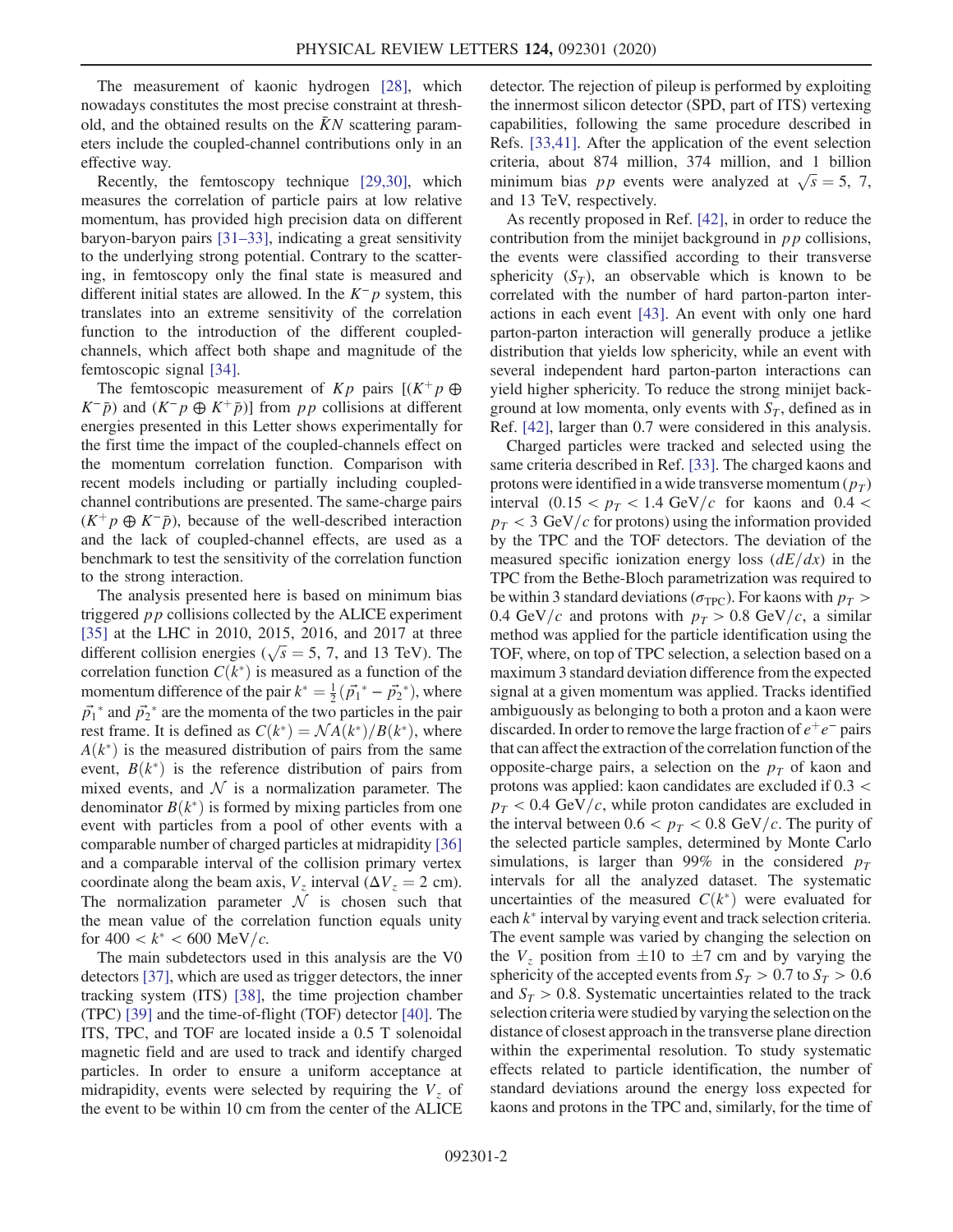flight in the TOF was modified from  $3\sigma$  to  $2\sigma$ . For each source, the systematic uncertainty was estimated as the root mean square (RMS) of the deviations. The total systematic uncertainty was calculated as the quadratic sum of each source's contribution and amounts to about 3% in the considered  $k^*$  intervals.

The measured correlation functions for  $(K^+p \oplus K^-p)$ and  $(K^-p \oplus K^+\bar{p})$  are shown in the upper panels of Figs. 1 and 2. In both figures, each panel corresponds to a different collision energy, as indicated in the legend. The structure that can be seen in the  $(K^-p \oplus K^+\bar{p})$  correlation function at  $k^*$  around 240 MeV/c in Fig. 2 is consistent with the  $\Lambda(1520)$  which decays into  $K^-p$ , with a center-of-mass momentum for the particle pair of 243 MeV/ $c$  [44]. The correlation function of  $(K^-p \oplus K^+ \bar{p})$  exhibits also a clear structure between 50 and 60 MeV/ $c$  for the three collision energies. The  $k^*$  position of the structure is consistent with the threshold of the  $\bar{K}^0 n$  ( $K^0 \bar{n}$ ) channel opening at  $p_{\text{lab}} =$ 89 MeV/c [3,5,27] which corresponds to  $k^* = 58$  MeV/c.<br>In order to quantify the significance of this structure and In order to quantify the significance of this structure, and since the three measured distributions are mutually compatible, the  $C(k^*)$  measured at the three different energies<br>were summed using the number of pairs in each data were summed using the number of pairs in each data sample as a weight. The resulting  $C(k^*)$  was interpolated with a spline considering the statistical uncertainties and with a spline considering the statistical uncertainties and the derivative of the spline was then evaluated [36]. A change in the slope of the derivative consistent with a cusp effect in the  $k^*$  region between 50 and 60 MeV/c at the level of  $4.4\sigma$  has been observed, to be compared with a significance of 30 $\sigma$  for  $\Lambda(1520)$ . The measurement presented here is therefore the first experimental evidence for the opening of the  $\bar{K}^0 n$  ( $K^0 \bar{n}$ ) channel, showing that the femtoscopy technique is a unique tool to study the  $\bar{K}p$ interaction and coupled-channel effects.

The experimental correlation functions were also used to test different potentials to describe the interaction between  $K^+p$  (K<sup>-</sup> $\bar{p}$ ) and K<sup>-</sup>p (K<sup>+</sup> $\bar{p}$ ). The measured correlation function  $C(k^*)$  is compared with a theoretical function<br>using the following equation using the following equation

$$
C(k^*) = (a+b \cdot k^*) \cdot \{1+\lambda \cdot [C(k^*)^{\text{theoretical}} - 1]\},\qquad(1)
$$

where the baseline  $(a + b \cdot k^*)$  is introduced to take into<br>account the remaining nonfemtoscopic background contriaccount the remaining nonfemtoscopic background contributions related to momentum-energy conservation which might be present also after the  $S_T$  selection. The slope b of the baseline is fixed from Monte Carlo simulations based on PYTHIA 6 [45] and PYTHIA 8 [46], while the normalization  $\alpha$  is a free parameter. In order to assign a systematic uncertainty related to the slope of the baseline, the *b* parameter has been varied by its uncertainty as obtained from the Monte Carlo simulation ( $\pm 10\%$ ) and the fit repeated. The parameter  $\lambda$ represents the fraction of primary pairs in the analyzed sample multiplied by the purity of the same sample and is fixed by fitting Monte Carlo (MC) templates to the experimental distributions of  $DCA_{xy}$  of kaons and protons, similarly to what is described in Ref. [33].

The model correlation function,  $C(k^*)^{\text{theoretical}}$ , is evalu-<br>d using the CATS framework [47]. The *l* parameters ated using the CATS framework [47]. The  $\lambda$  parameters obtained for each analyzed dataset are reported in each panel of Figs. 1 and 2 for same-charge and opposite-charge Kp pairs, and vary from 0.61 to 0.76 for each considered set. A systematic uncertainty of  $\pm 10\%$  is associated with the  $\lambda$  parameters. This uncertainty was estimated by varying the Monte Carlo templates used in the feed-down estimation procedure based on PYTHIA 6 [45] for the analysis tion procedure based on PYTHIA 6 [45] for the analysis<br>at  $\sqrt{s} = 7$  TeV and based on PYTHIA 8 [46] for the<br>analyses performed at  $\sqrt{s} = 5$  and 13 TeV and varying at  $\sqrt{s} = 7$  TeV and based on PYTHIA 8 [46] for the analyses performed at  $\sqrt{s} = 5$  and 13 TeV, and varying



FIG. 1.  $(K^+p \oplus K^-\bar{p})$  correlation functions obtained from pp collisions at  $\sqrt{s} = 5$  (left), 7 (middle), and 13 TeV (right). The inset shows the correlation function evaluated for a n collisions at  $\sqrt{s} = 5$  TeV in a FIG. 1.  $(K \nmid p \oplus K \nmid p)$  correlation functions obtained from pp collisions at  $\sqrt{s} = 5$  (left), / (middle), and 13 TeV (right). The inset shows the correlation function evaluated for pp collisions at  $\sqrt{s} = 5$  TeV in a wi markers; the vertical lines and the boxes represent the statistical and systematic uncertainties, respectively. Bottom panels represent comparison with models as described in the text.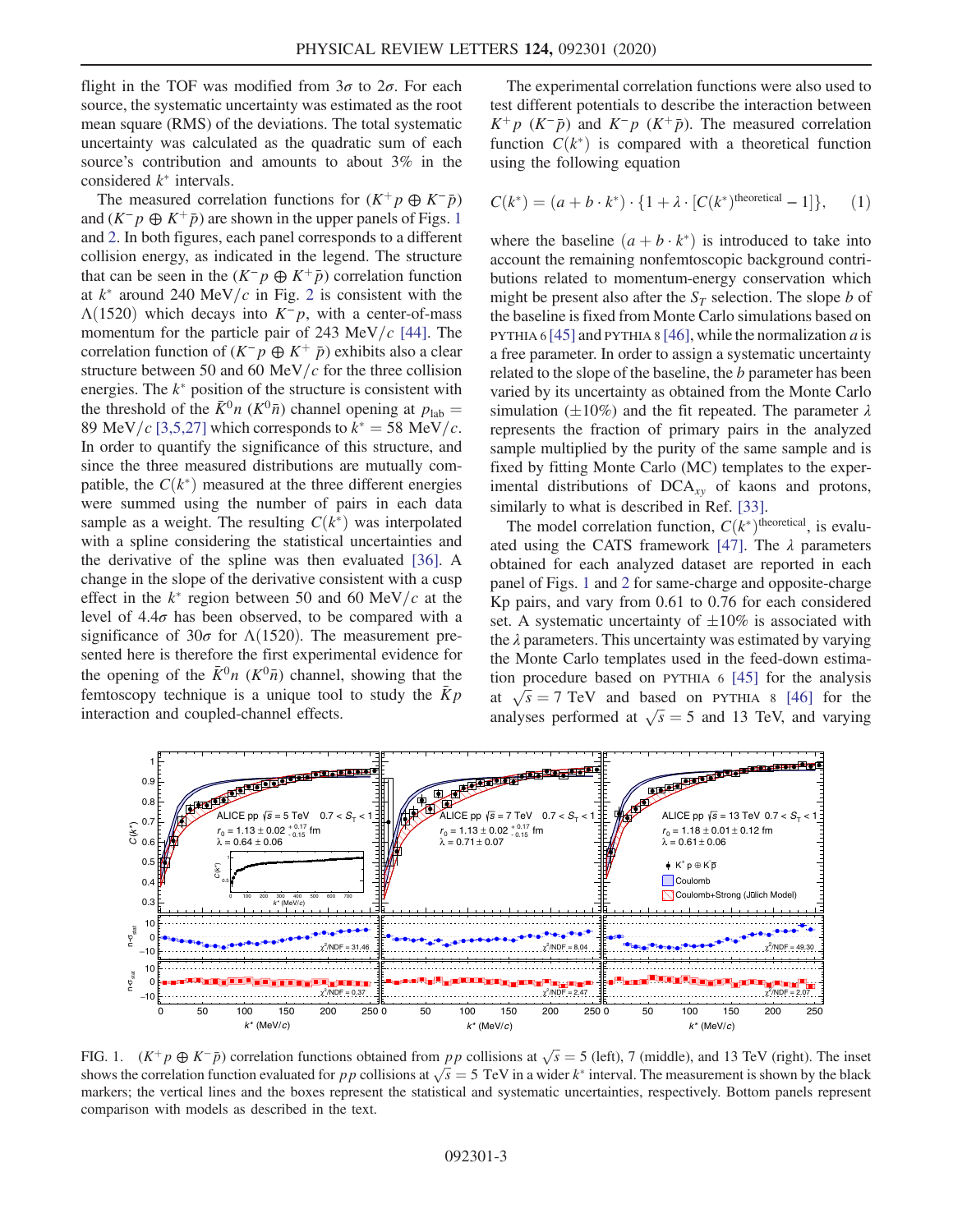

FIG. 2.  $(K^-p \oplus K^+\bar{p})$  correlation functions obtained (from left to right) from pp collisions at  $\sqrt{s} = 5, 7, 13$  TeV. The fourth panel<br>shows the combined results at the three colliding energies: the number of pairs in shows the combined results at the three colliding energies; the number of pairs in each data sample has been used as weight. The inset shows the combined results at the three colliding energies; the number of pairs in each data sample has been used as weight. The inset<br>shows the correlation function evaluated for pp collisions at  $\sqrt{s} = 5 \text{ TeV}$  in a wid black markers; the vertical lines and the boxes represent the statistical and systematic uncertainties, respectively. Bottom panels represent comparison with models as described in the text.

the transport code used in the simulation from GEANT3 [48] to GEANT4 [49].

The effects related to momentum resolution effects are accounted for by correcting the theoretical correlation function, similarly to what shown in Refs. [33] and [41]. The theoretical correlation function  $C(k^*)^{\text{theoretical}}$  depends<br>not only on the interaction between particles but also on not only on the interaction between particles, but also on the profile and the size of the particle emitting source. Under the assumption that there is a common Gaussian source for all particle pairs produced in pp collisions at a fixed energy, the size of the source considered in the present analysis is fixed from the baryon-baryon analyses described in Refs. [33] and [41]. The impact of strongly decaying resonances (mainly  $K^*$  decaying into K and  $\Delta$  decaying into  $p$ ) on the determination of the radius for  $Kp$  pairs was studied using different Monte Carlo simulations [45,46] and found to be 10%. This contribution was linearly added to the systematic uncertainty associated with the radius. The radii of the considered Gaussian sources are  $r_0 =$ 1.13 ± 0.02<sup>+0.17</sup> fm [33] for collisions at  $\sqrt{s} = 5$  and<br>7.TeV and  $r_0 = 1.18 \pm 0.01 \pm 0.13$  fm [411] for the  $\sqrt{s} = 7$ 1.13 ± 0.02<sup>-</sup><sub>0.15</sub> fm [33] for collisions at  $\sqrt{s} = 5$  and<br>7 TeV, and  $r_0 = 1.18 \pm 0.01 \pm 0.12$  fm [41] for the  $\sqrt{s} = 13$  TeV collisions 13 TeV collisions.

The comparison of the measured  $C(k^*)$  for same-charge<br>p pairs with different models is shown in Fig. 1. Each  $Kp$  pairs with different models is shown in Fig. 1. Each panel presents the results at different collision energy and the comparison with two different scenarios. The blue band represents the correlation function evaluated as described in Eq. (1), assuming only the presence of the Coulomb potential to evaluate the  $C(k^*)$ <sup>theoretical</sup> term. The red band<br>represents the correlation function assuming the strong represents the correlation function assuming the strong potential implemented in the Jülich model [50] in addition to the Coulomb potential. The latter has been implemented using the Gamow factor [51]. In the bottom panels, the difference between data and model evaluated in the middle of each  $k^*$  interval, and divided by statistical error of data for the three considered collision energies are shown. The width of the bands represents the  $n-\sigma$  range associated to the model variations. The reduced  $\chi^2$  are also shown. This comparison reveals that the Coulomb interaction is not able to describe the data points, as expected, while the introduction of a strong potential allows us to reproduce consistently the data when the same source radius as for baryon-baryon pairs is considered. Hence, the measured correlation functions are sensitive to the strong interaction and can be used to test different strong potentials for the  $K^-p$  system, assuming a common source for all the  $Kp$ pairs produced in a collision.

Similar to Fig. 1 for like-sign pairs, Fig. 2 shows the data-model comparison for unlike-sign pairs. The measured  $C(k^*)$  is reported for the three different collision energies<br>and the  $C(k^*)$  distributions were compared with different and the  $C(\vec{k}^*)$  distributions were compared with different<br>interaction models. Since all the models considered in this interaction models. Since all the models considered in this Letter do not take the presence of  $\Lambda(1520)$  into account, only the region below 170 MeV/ $c$  is considered in the comparison. The blue bands show results obtained using CATS with a Coulomb potential only.

The remaining curves include, on top of the Coulomb attraction, different descriptions of the  $\bar{K}N$  strong interaction. The width of each band accounts for the uncertainties in the  $\lambda$  parameters, the source radius and the baseline. The light blue bands corresponds to the Kyoto model calculations with approximate boundary conditions on the  $K^-p$  wave function which neglect the contributions from  $\Sigma \pi$  and  $\Lambda \pi$  coupled channels [26,52–55]. Moreover,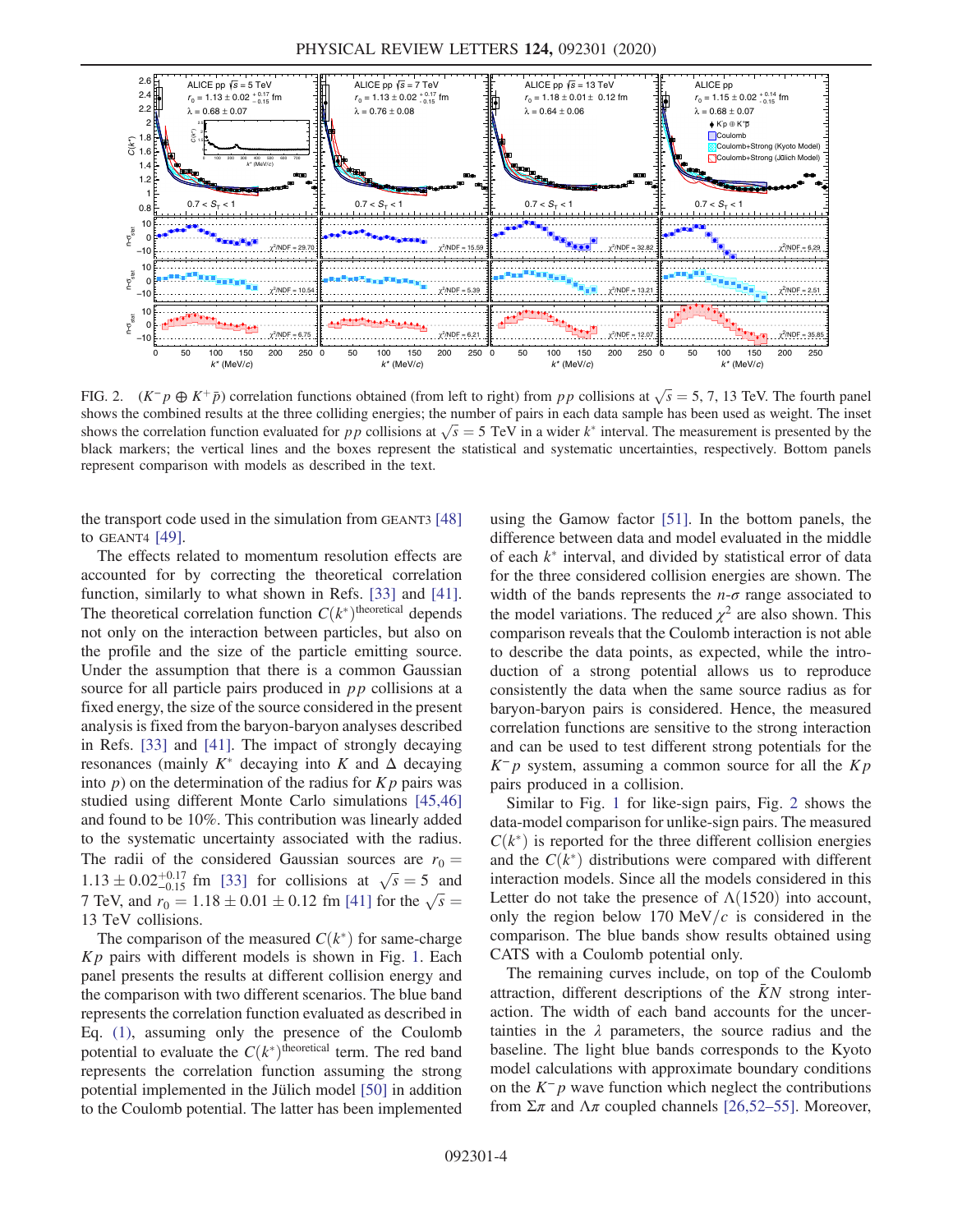this version of the Kyoto model is performed in the socalled isospin basis and hence does not include the mass difference between  $K^-$  and  $\bar{K}^0$ : no cusplike structure are foreseen by the model in  $C(k^*)$ .<br>The introduction of counled-ch

The introduction of coupled-channel contributions in the correlation function has been shown to result in additional attractive terms enhancing the signal, in particular in the low  $k^*$  region [34]. As expected, the Kyoto results clearly underestimate the data at low momenta where the  $\Sigma \pi$ channel is particularly relevant.

The red bands indicate results obtained with the Jülich strong potential, recently updated to reproduce the kaonic atom results from SIDDHARTA collaboration [34]. This model includes explicitly both  $\Sigma \pi$  and  $\Lambda \pi$  coupled channels below threshold and the  $K^-\text{-}K^0$  mass difference, reflected in the presence of a cusp structure. Accordingly, the comparison with data shows a better agreement with respect to the Kyoto model, but the region of  $k^*$  below 100 MeV/ $c$  is nevertheless not fully reproduced and the shape of the correlation function deviates from the data around the cusp.

The overall tension between data and the models is not surprising since the latter were fitted to only reproduce scattering data above threshold (providing constraints for  $k^* \ge 70$  MeV/c) and the SIDDHARTA results at threshold [28].

To test the stability of the results, the measured  $C(k^*)$ without any  $S_T$  cut was used and the background from minijets and other kinetically correlated pairs was subtracted by using a Monte Carlo simulation based on PYTHIA 8 [46], using a procedure similar to the one described in Ref. [56]. Applying this method the comparison between data and models is consistent within statistical uncertainties with the one obtained using the sphericity selection.

To summarize, the momentum dependent correlations of same-charge and opposite-charge Kp pairs  $[(K^+p \oplus K^- \bar{p})$ and  $(K^-p \oplus K^+\bar{p})$ ] were measured using the two-particle correlation function in  $pp$  collisions at different collision energies. A structure around  $k^* = 58 \text{ MeV}/c$  in the mea-<br>sured correlation function of  $(K^- n \oplus K^+ \bar{n})$  was observed sured correlation function of  $(K^-p \oplus K^+\bar{p})$  was observed. The significance of such a structure was evaluated by combining the results from the three analyzed datasets and by interpolating the total correlation function with a spline. By studying the variation in the slope of the derivative of such a spline in the range  $50 \le k^* \le 60$  MeV/c, the kinematic cusp was assessed at a  $4.4\sigma$  level. The observed structure is consistent with the opening of the  $\bar{K}^0 n$  channel  $(p_{\text{lab}} \sim 89 \text{ MeV}/c)$ . This measurement represents the first experimental evidence for the  $\bar{K}^0 n$  ( $K^0 \bar{n}$ ) isospin breaking coupled channel and shows experimentally the effect of coupled-channel contributions on the correlation function.

The measured  $C(k^*)$  were compared to different inter-<br>tion scenarios. The  $(K^+ n \oplus K^- \bar{n})$  correlation functions action scenarios. The  $(K^+p \oplus K^- \bar{p})$  correlation functions were proven to be sensitive to the strong interaction, since a Coulomb-only hypothesis is insufficient to describe the data. The inclusion of the strong interaction via the Jülich model results in a reasonable description of the data within uncertainties. The  $(K^-p \oplus K^+\bar{p})$  correlation functions at low  $k^*$  cannot be fully reproduced by the considered potentials. Nevertheless, model including explicitly coupled-channel contributions shows a better agreement with data. The data presented here represent the most precise experimental information for the KN interaction and provide new constraints for future low-energy phenomenological QCD calculations that can be used to shed light on the nature of the  $\bar{K}N$  interaction.

The ALICE Collaboration is grateful to Professor Tetsuo Hyodo and Professor Johann Haidenbauer for the valuable suggestions and discussions. The ALICE Collaboration would like to thank all its engineers and technicians for their invaluable contributions to the construction of the experiment and the CERN accelerator teams for the outstanding performance of the LHC complex. The ALICE Collaboration gratefully acknowledges the resources and support provided by all Grid centres and the Worldwide LHC Computing Grid (WLCG) Collaboration. The ALICE Collaboration acknowledges the following funding agencies for their support in building and running the ALICE detector: the A. I. Alikhanyan National Science Laboratory (Yerevan Physics Institute) Foundation (ANSL) and the State Committee of Science and World Federation of Scientists (WFS), Armenia; the Austrian Academy of Sciences, Austrian Science Fund (FWF): [M 2467-N36] and Nationalstiftung für Forschung, Technologie und Entwicklung, Austria; the Ministry of Communications and High Technologies, National Nuclear Research Center, Azerbaijan; the Conselho Nacional de Desenvolvimento Científico e Tecnológico (CNPq), Universidade Federal do Rio Grande do Sul (UFRGS), Financiadora de Estudos e Projetos (Finep) and Fundação de Amparo à Pesquisa do Estado de São Paulo (FAPESP), Brazil; the Ministry of Science & Technology of China (MSTC), the National Natural Science Foundation of China (NSFC), and the Ministry of Education of China (MOEC), China; the Croatian Science Foundation and Ministry of Science and Education, Croatia; the Centro de Aplicaciones Tecnológicas y Desarrollo Nuclear (CEADEN), Cubaenergía, Cuba; the Ministry of Education, Youth and Sports of the Czech Republic, Czech Republic; The Danish Council for Independent Research | Natural Sciences, the Carlsberg Foundation and the Danish National Research Foundation (DNRF), Denmark; the Helsinki Institute of Physics (HIP), Finland; the Commissariat à l'Energie Atomique (CEA), the Institut National de Physique Nucléaire et de Physique des Particules (IN2P3), and the Centre National de la Recherche Scientifique (CNRS) and Région des Pays de la Loire, France; Bundesministerium für Bildung und Forschung (BMBF) and GSI Helmholtzzentrum für Schwerionenforschung GmbH, Germany; the General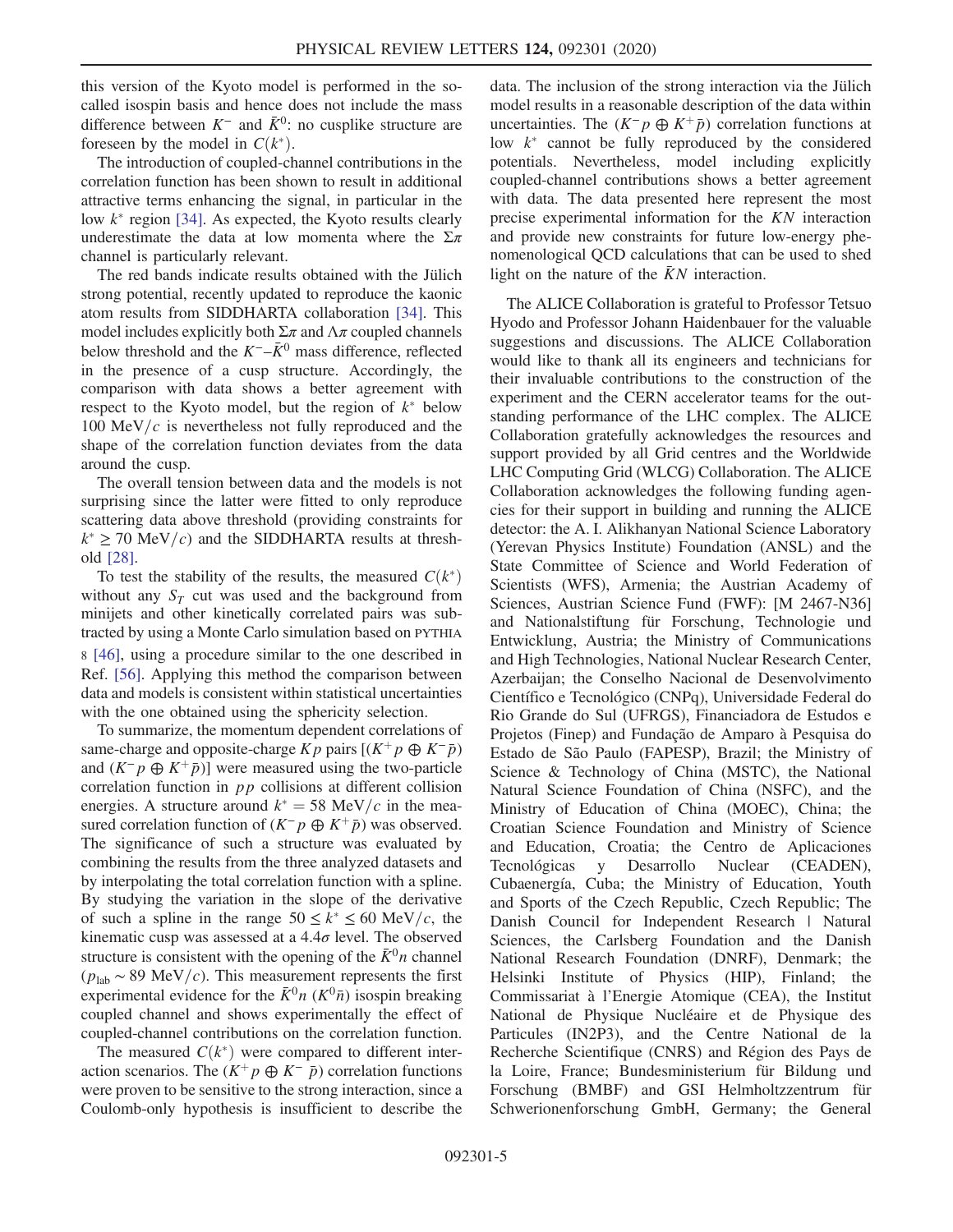Secretariat for Research and Technology, Ministry of Education, Research and Religions, Greece; the National Research, Development and Innovation Office, Hungary; the Department of Atomic Energy Government of India (DAE), the Department of Science and Technology, Government of India (DST), University Grants Commission, Government of India (UGC), and the Council of Scientific and Industrial Research (CSIR), India; the Indonesian Institute of Science, Indonesia; Centro Fermi—Museo Storico della Fisica e Centro Studi e Ricerche Enrico Fermi and Istituto Nazionale di Fisica Nucleare (INFN), Italy; the Institute for Innovative Science and Technology, the Nagasaki Institute of Applied Science (IIST), Japan Society for the Promotion of Science (JSPS) KAKENHI, and the Japanese Ministry of Education, Culture, Sports, Science and Technology (MEXT), Japan; Consejo Nacional de Ciencia (CONACYT) y Tecnología, through Fondo de Cooperación Internacional en Ciencia y Tecnología (FONCICYT) and Dirección General de Asuntos del Personal Academico (DGAPA), Mexico; Nederlandse Organisatie voor Wetenschappelijk Onderzoek (NWO), Netherlands; The Research Council of Norway, Norway; Commission on Science and Technology for Sustainable Development in the South (COMSATS), Pakistan; Pontificia Universidad Católica del Perú, Peru; the Ministry of Science and Higher Education and National Science Centre, Poland; Korea Institute of Science and Technology Information and National Research Foundation of Korea (NRF), Republic of Korea; the Ministry of Education and Scientific Research, Institute of Atomic Physics and the Ministry of Research and Innovation and Institute of Atomic Physics, Romania; the Joint Institute for Nuclear Research (JINR), the Ministry of Education and Science of the Russian Federation, the National Research Centre Kurchatov Institute, the Russian Science Foundation and Russian Foundation for Basic Research, Russia; the Ministry of Education, Science, Research and Sport of the Slovak Republic, Slovakia; the National Research Foundation of South Africa, South Africa; the Swedish Research Council (VR) and the Knut & Alice Wallenberg Foundation (KAW), Sweden; the European Organization for Nuclear Research, Switzerland; the National Science and Technology Development Agency (NSDTA), Suranaree University of Technology (SUT), and Office of the Higher Education Commission under NRU project of Thailand, Thailand; the Turkish Atomic Energy Agency (TAEK), Turkey; the National Academy of Sciences of Ukraine, Ukraine; the Science and Technology Facilities Council (STFC), United Kingdom; and the National Science Foundation of the United States of America (NSF) and the United States Department of Energy, Office of Nuclear Physics (DOE NP), United States of America.

- [1] W. E. Humphrey and R. R. Ross, Low-energy interactions of  $K^-$  mesons in hydrogen, Phys. Rev. 127[, 1305 \(1962\).](https://doi.org/10.1103/PhysRev.127.1305)
- [2] M. B. Watson, M. Ferro-Luzzi, and R. D. Tripp, Analysis of  $Y_0^*$  (1520) and determination of the  $\Sigma$  parity, [Phys. Rev.](https://doi.org/10.1103/PhysRev.131.2248) 131, [2248 \(1963\)](https://doi.org/10.1103/PhysRev.131.2248).
- [3] T. S. Mast, M. Alston-Garnjost, R. O. Bangerter, A. S. Barbaro-Galtieri, F. T. Solmitz, and R. D. Tripp, Elastic, charge exchange, and total  $K-P$  cross-sections in the momentum range 220-MeV/c to 470-MeV/c, [Phys. Rev.](https://doi.org/10.1103/PhysRevD.14.13) D 14[, 13 \(1976\)](https://doi.org/10.1103/PhysRevD.14.13).
- [4] R. J. Nowak et al., Charged Σ hyperon production by  $K^$ meson interactions at rest, [Nucl. Phys.](https://doi.org/10.1016/0550-3213(78)90179-7) B139, 61 (1978).
- [5] J. Ciborowski et al., Kaon scattering and charged sigma hyperon production in  $K-P$  interactions below 300-MEV/C, J. Phys. G 8[, 13 \(1982\).](https://doi.org/10.1088/0305-4616/8/1/005)
- [6] D. Hadjimichef, J. Haidenbauer, and G. Krein, Short range repulsion and isospin dependence in the KN system, [Phys.](https://doi.org/10.1103/PhysRevC.66.055214) Rev. C 66[, 055214 \(2002\).](https://doi.org/10.1103/PhysRevC.66.055214)
- [7] G. L. Shaw and M. H. Ross, Analysis of multichannel reactions, Phys. Rev. 126[, 806 \(1962\)](https://doi.org/10.1103/PhysRev.126.806).
- [8] R. H. Dalitz and S. F. Tuan, A Possible Resonant State in Pion-Hyperon Scattering, [Phys. Rev. Lett.](https://doi.org/10.1103/PhysRevLett.2.425) 2, 425 (1959).
- [9] R. H. Dalitz and S. F. Tuan, The phenomenological description of K-nucleon reaction processes, [Ann. Phys. \(Leipzig\)](https://doi.org/10.1016/0003-4916(60)90001-4) 10[, 307 \(1960\).](https://doi.org/10.1016/0003-4916(60)90001-4)
- [10] J. M. M. Hall, W. Kamleh, D. B. Leinweber, B. J. Menadue, B. J. Owen, A. W. Thomas, and R. D. Young, Lattice QCD Evidence that the  $\Lambda(1405)$  Resonance is an Antikaon-Nucleon Molecule, Phys. Rev. Lett. 114[, 132002 \(2015\)](https://doi.org/10.1103/PhysRevLett.114.132002).
- [11] N. Kaiser, P. B. Siegel, and W. Weise, Chiral dynamics and the low-energy kaon-nucleon interaction, [Nucl. Phys.](https://doi.org/10.1016/0375-9474(95)00362-5) A594, [325 \(1995\)](https://doi.org/10.1016/0375-9474(95)00362-5).
- [12] E. Oset and A. Ramos, Nonperturbative chiral approach to s-wave anti-K N interactions, [Nucl. Phys.](https://doi.org/10.1016/S0375-9474(98)00170-5) A635, 99 (1998).
- [13] J. A. Oller and U. G. Meißner, Chiral dynamics in the presence of bound states: Kaon nucleon interactions revisited, [Phys. Lett. B](https://doi.org/10.1016/S0370-2693(01)00078-8) 500, 263 (2001).
- [14] M. F. M. Lutz and E. E. Kolomeitsev, Relativistic chiral SU(3) symmetry, large  $N(c)$  sum rules and meson baryon scattering, Nucl. Phys. A700[, 193 \(2002\).](https://doi.org/10.1016/S0375-9474(01)01312-4)
- [15] T. Hyodo and W. Weise, Effective anti- $K$  N interaction based on chiral SU(3) dynamics, [Phys. Rev. C](https://doi.org/10.1103/PhysRevC.77.035204) 77, 035204 [\(2008\).](https://doi.org/10.1103/PhysRevC.77.035204)
- [16] Y. Kamiya, K. Miyahara, S. Ohnishi, Y. Ikeda, T. Hyodo, E. Oset, and W. Weise, Antikaon-nucleon interaction and  $\Lambda(1405)$  in chiral SU(3) dynamics, [Nucl. Phys.](https://doi.org/10.1016/j.nuclphysa.2016.04.013) A954, 41 [\(2016\).](https://doi.org/10.1016/j.nuclphysa.2016.04.013)
- [17] J. Révai, Are the chiral based  $\bar{K}N$  potentials really energy dependent?, [Few-Body Syst.](https://doi.org/10.1007/s00601-018-1371-1) 59, 49 (2018).
- [18] M. Mai and U.-G. Meißner, Constraints on the chiral unitary  $\bar{K}N$  from  $\pi \Sigma K^{+}$  photoproduction data, [Eur. Phys. J. A](https://doi.org/10.1140/epja/i2015-15030-3) 51, [30 \(2015\).](https://doi.org/10.1140/epja/i2015-15030-3)
- [19] B. Borasoy, U. G. Meißner, and R. Nissler, K−p scattering length from scattering experiments, [Phys. Rev. C](https://doi.org/10.1103/PhysRevC.74.055201) 74, [055201 \(2006\).](https://doi.org/10.1103/PhysRevC.74.055201)
- [20] A. Cieplý and V. Krejčiřík, Effective model for in-medium  $\bar{K}N$  interactions including the  $L = 1$  partial wave, [Nucl.](https://doi.org/10.1016/j.nuclphysa.2015.05.004) Phys. A940[, 311 \(2015\)](https://doi.org/10.1016/j.nuclphysa.2015.05.004).
- [21] R. J. Hemingway, Production of  $\Lambda(1405)$  in K<sup>-</sup>p reactions at 4.2 GeV/ $c$ , Nucl. Phys. **B253**[, 742 \(1985\)](https://doi.org/10.1016/0550-3213(85)90556-5).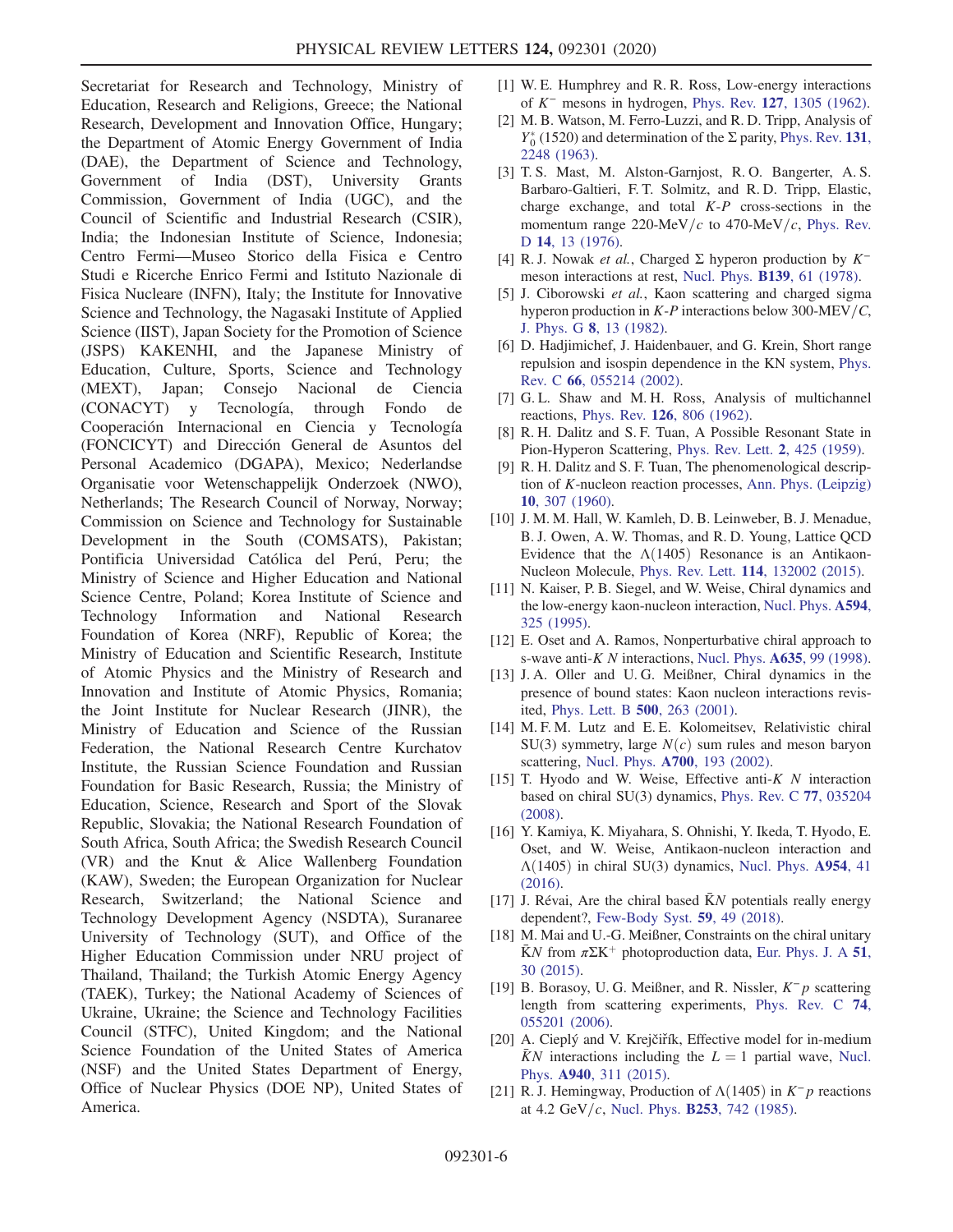- [22] O. Braun et al., New information about the Kaon-nucleonhyperon coupling constants g $(KN\Sigma(1197))$ , g $(KN\Sigma(1385))$ and  $g(KN\Lambda(1405))$ , [Nucl. Phys.](https://doi.org/10.1016/0550-3213(77)90015-3) **B129**, 1 (1977).
- [23] D. W. Thomas, A. Engler, H. E. Fisk, and R. W. Kraemer, Strange particle production from  $\pi^- p$  interactions at 1.69 GeV/c, [Nucl. Phys.](https://doi.org/10.1016/0550-3213(73)90217-4) **B56**, 15 (1973).
- [24] G. Agakishiev et al. (HADES Collaboration), Baryonic resonances close to the  $\bar{K}N$  threshold: The case of  $\Lambda(1405)$ in pp collisions, Phys. Rev. C 87[, 025201 \(2013\)](https://doi.org/10.1103/PhysRevC.87.025201).
- [25] K. Moriya et al. (CLAS Collaboration), Measurement of the  $\Sigma \pi$  photoproduction line shapes near the Λ(1405), [Phys.](https://doi.org/10.1103/PhysRevC.87.035206) Rev. C 87[, 035206 \(2013\).](https://doi.org/10.1103/PhysRevC.87.035206)
- [26] Y. Ikeda, T. Hyodo, and W. Weise, Chiral SU(3) theory of antikaon-nucleon interactions with improved threshold constraints, [Nucl. Phys.](https://doi.org/10.1016/j.nuclphysa.2012.01.029) A881, 98 (2012).
- [27] M. Sakitt, T. B. Day, R. G. Glasser, N. Seeman, J. H. Friedman, W. E. Humphrey, and R. R. Ross, Low-energy K<sup>−</sup> meson interactions in hydrogen, [Phys. Rev.](https://doi.org/10.1103/PhysRev.139.B719) 139, B719 [\(1965\).](https://doi.org/10.1103/PhysRev.139.B719)
- [28] M. Bazzi et al. (SIDDHARTA Collaboration), A new measurement of kaonic hydrogen x-rays, [Phys. Lett. B](https://doi.org/10.1016/j.physletb.2011.09.011) 704[, 113 \(2011\)](https://doi.org/10.1016/j.physletb.2011.09.011).
- [29] R. Lednicky, Correlation femtoscopy, [Nucl. Phys.](https://doi.org/10.1016/j.nuclphysa.2006.06.040) A774, [189 \(2006\)](https://doi.org/10.1016/j.nuclphysa.2006.06.040).
- [30] M. A. Lisa, S. Pratt, R. Soltz, and U. Wiedemann, Femtoscopy in relativistic heavy ion collisions, [Annu. Rev. Nucl.](https://doi.org/10.1146/annurev.nucl.55.090704.151533) Part. Sci. 55[, 357 \(2005\)](https://doi.org/10.1146/annurev.nucl.55.090704.151533).
- [31] A. Kisiel, H. Zbroszczyk, and M. Szymaski, Extracting baryon-antibaryon strong interaction potentials from  $p\bar{\Lambda}$ femtoscopic correlation functions, [Phys. Rev. C](https://doi.org/10.1103/PhysRevC.89.054916) 89, 054916 [\(2014\).](https://doi.org/10.1103/PhysRevC.89.054916)
- [32] L. Adamczyk et al. (STAR Collaboration), Measurement of interaction between antiprotons, [Nature \(London\)](https://doi.org/10.1038/nature15724) 527, 345 [\(2015\).](https://doi.org/10.1038/nature15724)
- [33] S. Acharya et al. (ALICE Collaboration), p-p, p-Λ and Λ-Λ correlations studied via femtoscopy in pp reactions at  $\sqrt{s}$  = 7 TeV, Phys. Rev. C 99[, 024001 \(2019\).](https://doi.org/10.1103/PhysRevC.99.024001)
- [34] J. Haidenbauer, Coupled-channel effects in hadronhadron correlation functions, [Nucl. Phys.](https://doi.org/10.1016/j.nuclphysa.2018.10.090) A981, 1 (2019).
- [35] B. Abelev et al. (ALICE Collaboration), Performance of the ALICE experiment at the CERN LHC, [Int. J. Mod. Phys. A](https://doi.org/10.1142/S0217751X14300440) 29[, 1430044 \(2014\).](https://doi.org/10.1142/S0217751X14300440)
- [36] S. Acharya et al. (ALICE Collaboration), Supplemental figures: Scattering studies with low-energy kaon-proton femtoscopy in proton-proton collisions at the LHC, [https://cds.cern.ch/record/2703333.](https://cds.cern.ch/record/2703333)
- [37] E. Abbas et al. (ALICE Collaboration), Performance of the ALICE VZERO system, J. Instrum. 8[, P10016 \(2013\)](https://doi.org/10.1088/1748-0221/8/10/P10016).
- [38] K. Aamodt et al. (ALICE Collaboration), Alignment of the ALICE inner tracking system with cosmic-ray tracks, [J.](https://doi.org/10.1088/1748-0221/5/03/P03003) Instrum. 5[, P03003 \(2010\).](https://doi.org/10.1088/1748-0221/5/03/P03003)
- [39] J. Alme, Y. Andres, H. Appelshäuser, S. Bablok, N. Bialas et al., The ALICE TPC, a large 3-dimensional tracking

device with fast readout for ultra-high multiplicity events, [Nucl. Instrum. Methods Phys. Res., Sect. A](https://doi.org/10.1016/j.nima.2010.04.042) 622, 316 [\(2010\).](https://doi.org/10.1016/j.nima.2010.04.042)

- [40] A. Akindinov et al., Performance of the ALICE time-offlight detector at the LHC, [Eur. Phys. J. Plus](https://doi.org/10.1140/epjp/i2013-13044-x) 128, 44 (2013).
- [41] S. Acharya et al. (ALICE Collaboration), Study of the Λ-Λ interaction with femtoscopy correlations in pp and p-Pb collisions at the LHC, Phys. Lett. B 797[, 134822 \(2019\)](https://doi.org/10.1016/j.physletb.2019.134822).
- [42] S. Acharya et al. (ALICE Collaboration), Event-shape and multiplicity dependence of freeze-out radii in pp collisions multiplicity dependence of freeze-out radii in pp collis<br>at  $\sqrt{s} = 7$  TeV, [J. High Energy Phys. 09 \(2019\) 108.](https://doi.org/10.1007/JHEP09(2019)108)<br>B. Abelev *et al.* (ALICE Collaboration) Transverse s
- [43] B. Abelev et al. (ALICE Collaboration), Transverse sphericity of primary charged particles in minimum bias protonricity of primary charged particles in minimum bias proton-<br>proton collisions at  $\sqrt{s} = 0.9$ , 2.76 and 7 TeV, [Eur. Phys. J.](https://doi.org/10.1140/epjc/s10052-012-2124-9)<br>C 72, 2124 (2012) C 72[, 2124 \(2012\)](https://doi.org/10.1140/epjc/s10052-012-2124-9).
- [44] M. Tanabashi et al. (Particle Data Group), Review of particle physics, Phys. Rev. D 98[, 030001 \(2018\).](https://doi.org/10.1103/PhysRevD.98.030001)
- [45] T. Sjostrand, S. Mrenna, and P. Z. Skands, PYTHIA 6.4 physics and manual, [J. High Energy Phys. 05 \(2006\) 026.](https://doi.org/10.1088/1126-6708/2006/05/026)
- [46] T. Sjostrand, S. Mrenna, and P.Z. Skands, A brief introduction to PYTHIA 8.1, [Comput. Phys. Commun.](https://doi.org/10.1016/j.cpc.2008.01.036) 178, 852 [\(2008\).](https://doi.org/10.1016/j.cpc.2008.01.036)
- [47] D. L. Mihaylov, V. Mantovani Sarti, O. W. Arnold, L. Fabbietti, B. Hohlweger, and A. M. Mathis, A femtoscopic correlation analysis tool using the Schrödinger equation (CATS), [Eur. Phys. J. C](https://doi.org/10.1140/epjc/s10052-018-5859-0) 78, 394 (2018).
- [48] R. Brun, F. Carminati, and S. Giani, GEANT detector description and simulation tool, Program Library Long Write-up W5013 (1994).
- [49] S. Agostinelli et al. (GEANT4 Collaboration), GEANT4: A simulation toolkit, [Nucl. Instrum. Methods Phys. Res., Sect.](https://doi.org/10.1016/S0168-9002(03)01368-8) A 506[, 250 \(2003\).](https://doi.org/10.1016/S0168-9002(03)01368-8)
- [50] J. Haidenbauer, G. Krein, U.-G. Meißner, and L. Tolos, DN interaction from meson exchange, [Eur. Phys. J. A](https://doi.org/10.1140/epja/i2011-11018-3) 47, 18 [\(2011\).](https://doi.org/10.1140/epja/i2011-11018-3)
- [51] J. Adam et al. (ALICE Collaboration), One-dimensional pion, kaon, and proton femtoscopy in Pb-Pb collisions at  $\sqrt{s_{NN}}$  = 2.76 TeV, Phys. Rev. C 92[, 054908 \(2015\).](https://doi.org/10.1103/PhysRevC.92.054908)
- [52] K. Miyahara and T. Hyodo, Structure of  $\Lambda(1405)$  and construction of  $\bar{K}N$  local potential based on chiral SU(3) dynamics, Phys. Rev. C 93[, 015201 \(2016\).](https://doi.org/10.1103/PhysRevC.93.015201)
- [53] S. Ohnishi, W. Horiuchi, T. Hoshino, K. Miyahara, and T. Hyodo, Few-body approach to structure of  $\bar{K}$ -nuclear quasibound states, Phys. Rev. C 95[, 065202 \(2017\).](https://doi.org/10.1103/PhysRevC.95.065202)
- [54] S. Cho et al. (ExHIC Collaboration), Exotic hadrons from heavy ion collisions, [Prog. Part. Nucl. Phys.](https://doi.org/10.1016/j.ppnp.2017.02.002) 95, 279 (2017).
- [55] Y. Ikeda, T. Hyodo, and W. Weise, Improved constraints on chiral SU(3) dynamics from kaonic hydrogen, [Phys. Lett. B](https://doi.org/10.1016/j.physletb.2011.10.068) 706[, 63 \(2011\).](https://doi.org/10.1016/j.physletb.2011.10.068)
- [56] S. Acharya et al. (ALICE Collaboration), Measuring  $K_S^0 K^{\pm}$ S. Acharya *et al.* (ALICE Collaboration), Measuring  $K_S^R K^{\pm}$ <br>interactions using pp collisions at  $\sqrt{s} = 7$  TeV, [Phys. Lett.](https://doi.org/10.1016/j.physletb.2018.12.033)<br>R **790** 22 (2019) B 790[, 22 \(2019\)](https://doi.org/10.1016/j.physletb.2018.12.033).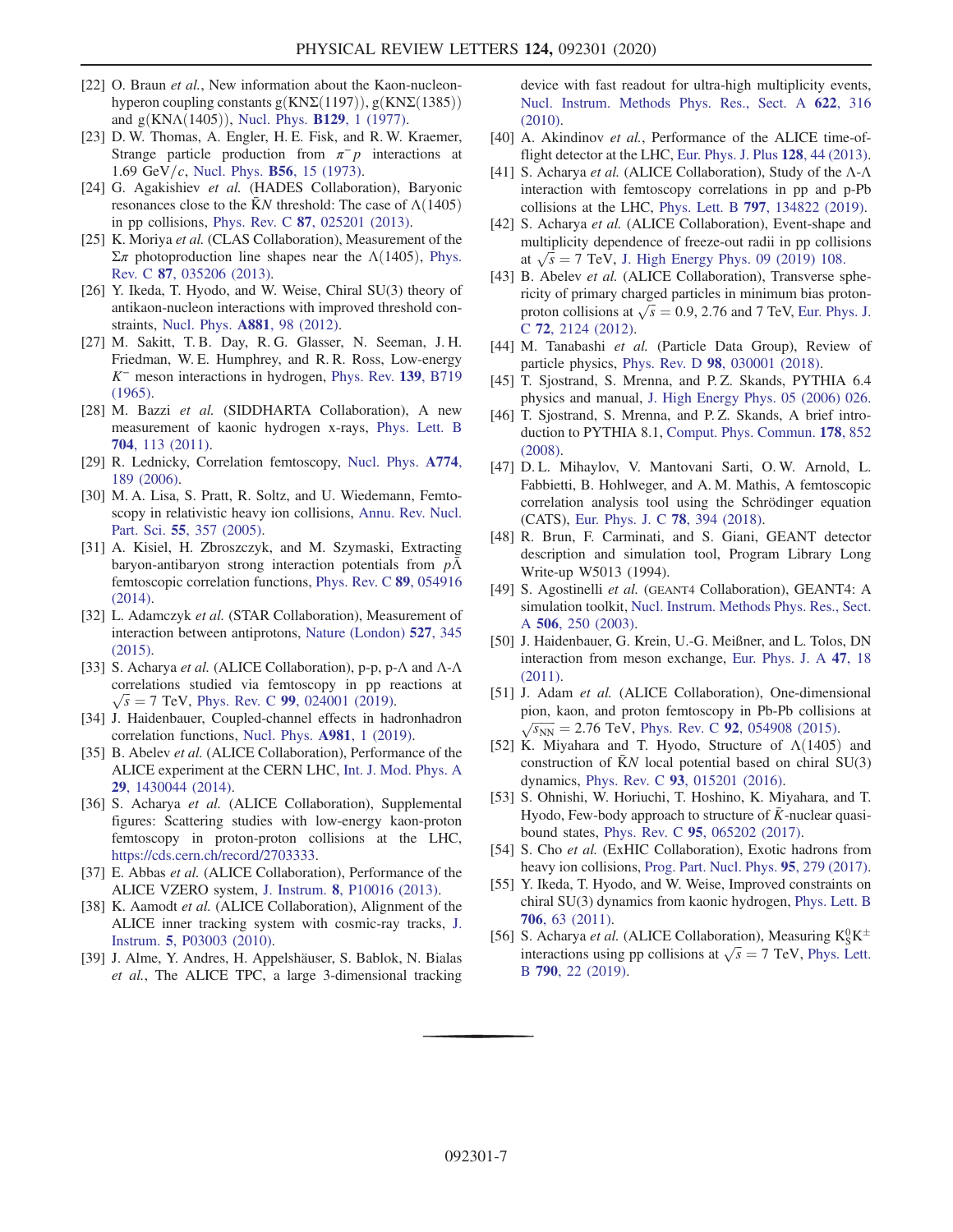S. Acharya,<sup>141</sup> D. Adamová,<sup>93</sup> S. P. Adhya,<sup>141</sup> A. Adler,<sup>74</sup> J. Adolfsson,<sup>80</sup> M. M. Aggarwal,<sup>98</sup> G. Aglieri Rinella,<sup>34</sup> M. Agnello,<sup>31</sup> N. Agrawal,<sup>10</sup> Z. Ahammed,<sup>141</sup> S. Ahmad,<sup>17</sup> S. U. Ahn,<sup>76</sup> S. Aiola,<sup>146</sup> A. Akindinov,<sup>64</sup> M. Al-Turany,<sup>105</sup> S. N. Alam,<sup>141</sup> D. S. D. Albuquerque,<sup>122</sup> D. Aleksandrov,<sup>87</sup> B. Alessandro,<sup>58</sup> H. M. Alfanda,<sup>6</sup> R. Alfaro Molina,<sup>72</sup> B. Ali,<sup>17</sup> Y. Ali,<sup>15</sup> A. Alici,<sup>10,53,27a,27b</sup> A. Alkin,<sup>2</sup> J. Alme,<sup>22</sup> T. Alt,<sup>69</sup> L. Altenkamper,<sup>22</sup> I. Altsybeev,<sup>112</sup> M. N. Anaam,<sup>6</sup> C. Andrei,<sup>47</sup> D. Andreou,<sup>34</sup> H. A. Andrews,<sup>109</sup> A. Andronic,<sup>144</sup> M. Angeletti,<sup>34</sup> V. Anguelov,<sup>102</sup> C. Anson,<sup>16</sup> T. Antičić,<sup>106</sup> F. Antinori,<sup>56</sup> P. Antonioli,<sup>53</sup> R. Anwar,<sup>126</sup> N. Apadula,<sup>79</sup> L. Aphecetche,<sup>114</sup> H. Appelshäuser,<sup>69</sup> S. Arcelli,<sup>27a,27b</sup> R. Arnaldi,<sup>58</sup> M. Arratia,<sup>79</sup> I. C. Arsene,<sup>21</sup> M. Arslandok,<sup>102</sup> A. Augustinus,<sup>34</sup> R. Averbeck,<sup>105</sup> S. Aziz,<sup>61</sup> M. D. Azmi,<sup>17</sup> A. Badalà,<sup>55</sup> Y. W. Baek,<sup>40</sup> S. Bagnasco,<sup>58</sup> R. Bailhache,<sup>69</sup> R. Bala,<sup>99</sup> A. Baldisseri,<sup>137</sup> M. Ball,<sup>42</sup> R. C. Baral,<sup>85</sup> R. Barbera,<sup>28a,28b</sup> L. Barioglio,<sup>26a,26b</sup> G. G. Barnaföldi,<sup>145</sup> L. S. Barnby,<sup>92</sup> V. Barret,<sup>134</sup> P. Bartalini,<sup>6</sup> K. Barth,<sup>34</sup> E. Bartsch,<sup>69</sup> F. Baruffaldi,<sup>29a,29b</sup> N. Bastid,<sup>134</sup> S. Basu,<sup>143</sup> G. Batigne,<sup>114</sup> B. Batyunya,<sup>75</sup> P. C. Batzing,<sup>21</sup> D. Bauri,<sup>48</sup> J. L. Bazo Alba,<sup>110</sup> I. G. Bearden,<sup>88</sup> C. Bedda,<sup>63</sup> N. K. Behera,<sup>60</sup> I. Belikov,<sup>136</sup> F. Bellini,<sup>34</sup> R. Bellwied,<sup>126</sup> V. Belyaev,<sup>91</sup> G. Bencedi,<sup>145</sup> S. Beole,<sup>26a,26b</sup> A. Bercuci,<sup>47</sup> Y. Berdnikov, <sup>96</sup> D. Berenyi, <sup>145</sup> R. A. Bertens, <sup>130</sup> D. Berzano, <sup>58</sup> L. Betev, <sup>34</sup> A. Bhasin, <sup>99</sup> I. R. Bhat, <sup>99</sup> H. Bhatt, <sup>48</sup> B. Bhattacharjee,<sup>41</sup> A. Bianchi,<sup>26a,26b</sup> L. Bianchi,<sup>126,26a,26b</sup> N. Bianchi,<sup>51</sup> J. Bielčík,<sup>37</sup> J. Bielčíková,<sup>93</sup> A. Bilandzic,<sup>103,117</sup> G. Biro,<sup>145</sup> R. Biswas,<sup>3a,3b</sup> S. Biswas,<sup>3a,3b</sup> J. T. Blair,<sup>119</sup> D. Blau,<sup>87</sup> C. Blume,<sup>69</sup> G. Boca,<sup>139</sup> F. Bock,<sup>34,94</sup> A. Bogdanov,<sup>91</sup> L. Boldizsár,<sup>145</sup> A. Bolozdynya,<sup>91</sup> M. Bombara,<sup>38</sup> G. Bonomi,<sup>140</sup> M. Bonora,<sup>34</sup> H. Borel,<sup>137</sup> A. Borissov,<sup>144,91</sup> M. Borri,<sup>128</sup> H. Bossi, <sup>146</sup> E. Botta, <sup>26a, 26b</sup> C. Bourjau, <sup>88</sup> L. Bratrud, <sup>69</sup> P. Braun-Munzinger, <sup>105</sup> M. Bregant, <sup>121</sup> T. A. Broker, <sup>69</sup> M. Broz, <sup>37</sup> E. J. Brucken,<sup>43</sup> E. Bruna,<sup>58</sup> G. E. Bruno,<sup>33a,33b,104</sup> M. D. Buckland,<sup>128</sup> D. Budnikov,<sup>107</sup> H. Buesching,<sup>69</sup> S. Bufalino,<sup>31</sup> O. Bugnon,  $^{114}$  P. Buhler,  $^{113}$  P. Buncic,  $^{34}$  O. Busch,  $^{133,a}$  Z. Buthelezi,  $^{73}$  J. B. Butt,  $^{15}$  J. T. Buxton,  $^{95}$  D. Caffarri,  $^{89}$  A. Caliva,  $^{105}$ E. Calvo Villar, <sup>110</sup> R. S. Camacho, <sup>44</sup> P. Camerini, <sup>25a, 25b</sup> A. A. Capon, <sup>113</sup> F. Carnesecchi, <sup>10</sup> J. Castillo Castellanos, <sup>137</sup> A. J. Castro,<sup>130</sup> E. A. R. Casula,<sup>54</sup> F. Catalano,<sup>31</sup> C. Ceballos Sanchez,<sup>52</sup> P. Chakraborty,<sup>48</sup> S. Chandra,<sup>141</sup> B. Chang,<sup>127</sup> W. Chang, <sup>6</sup> S. Chapeland, <sup>34</sup> M. Chartier, <sup>128</sup> S. Chattopadhyay, <sup>141</sup> S. Chattopadhyay, <sup>108</sup> A. Chauvin, <sup>24a, 24b</sup> C. Cheshkov, <sup>135</sup> B. Cheynis,<sup>135</sup> V. Chibante Barroso,<sup>34</sup> D. D. Chinellato,<sup>122</sup> S. Cho,<sup>60</sup> P. Chochula,<sup>34</sup> T. Chowdhury,<sup>134</sup> P. Christakoglou,<sup>89</sup> C. H. Christensen,  $88$  P. Christiansen,  $80$  T. Chujo,  $133$  C. Cicalo,  $54$  L. Cifarelli,  $10,27a,27b$  F. Cindolo,  $53$  J. Cleymans,  $125$ F. Colamaria,<sup>52</sup> D. Colella,<sup>52</sup> A. Collu,<sup>79</sup> M. Colocci,<sup>27a,27b</sup> M. Concas,<sup>58,b</sup> G. Conesa Balbastre,<sup>78</sup> Z. Conesa del Valle,<sup>61</sup> G. Contin,<sup>128</sup> J. G. Contreras,<sup>37</sup> T. M. Cormier,<sup>94</sup> Y. Corrales Morales,<sup>26a,26b,58</sup> P. Cortese,<sup>32</sup> M. R. Cosentino,<sup>123</sup> F. Costa,<sup>34</sup> S. Costanza, <sup>139</sup> J. Crkovská, <sup>61</sup> P. Crochet, <sup>134</sup> E. Cuautle, <sup>70</sup> L. Cunqueiro, <sup>94</sup> D. Dabrowski, <sup>142</sup> T. Dahms, <sup>103,117</sup> A. Dainese, <sup>56</sup> F. P. A. Damas,<sup>137,114</sup> S. Dani,<sup>66</sup> M. C. Danisch,<sup>102</sup> A. Danu,<sup>68</sup> D. Das,<sup>108</sup> I. Das,<sup>108</sup> S. Das,<sup>3a,3b</sup> A. Dash,<sup>85</sup> S. Dash,<sup>48</sup> A. Dashi,<sup>103</sup> S. De,<sup>85,49</sup> A. De Caro,<sup>30a,30b</sup> G. de Cataldo,<sup>52</sup> C. de Conti,<sup>121</sup> J. de Cuveland,<sup>39</sup> A. De Falco,<sup>24a,24b</sup> D. De Gruttola,  $^{10}$  N. De Marco,  $^{58}$  S. De Pasquale,  $^{30a,30b}$  R. D. De Souza,  $^{122}$  S. Deb,  $^{49}$  H. F. Degenhardt,  $^{121}$  A. Deisting,  $^{102,105}$ K. R. Deja, <sup>142</sup> A. Deloff, <sup>84</sup> S. Delsanto, <sup>131,26a,26b</sup> P. Dhankher, <sup>48</sup> D. Di Bari, <sup>33a,33b</sup> A. Di Mauro, <sup>34</sup> R. A. Diaz, <sup>8</sup> T. Dietel, <sup>125</sup> P. Dillenseger, <sup>69</sup> Y. Ding, <sup>6</sup> R. Divià, <sup>34</sup> Ø. Djuvsland, <sup>22</sup> U. Dmitrieva, <sup>62</sup> A. Dobrin, <sup>34,68</sup> B. Dönigus, <sup>69</sup> O. Dordic, <sup>21</sup> A. K. Dubey,<sup>141</sup> A. Dubla,<sup>105</sup> S. Dudi,<sup>98</sup> A. K. Duggal,<sup>98</sup> M. Dukhishyam,<sup>85</sup> P. Dupieux,<sup>134</sup> R. J. Ehlers,<sup>146</sup> D. Elia,<sup>52</sup> H. Engel,<sup>74</sup> E. Epple,<sup>146</sup> B. Erazmus,<sup>114</sup> F. Erhardt,<sup>97</sup> A. Erokhin,<sup>112</sup> M. R. Ersdal,<sup>22</sup> B. Espagnon,<sup>61</sup> G. Eulisse,<sup>34</sup> J. Eum,<sup>18</sup> D. Evans,  $^{109}$  S. Evdokimov, $^{90}$  L. Fabbietti,  $^{117,103}$  M. Faggin,  $^{29a,29b}$  J. Faivre,  $^{78}$  A. Fantoni,  $^{51}$  M. Fasel,  $^{94}$  P. Fecchio,  $^{31}$ L. Feldkamp,<sup>144</sup> A. Feliciello,<sup>58</sup> G. Feofilov,<sup>112</sup> A. Fernández Téllez,<sup>44</sup> A. Ferrero,<sup>137</sup> A. Ferretti,<sup>26a,26b</sup> A. Festanti,<sup>34</sup> V. J. G. Feuillard,<sup>102</sup> J. Figiel,<sup>118</sup> S. Filchagin,<sup>107</sup> D. Finogeev,<sup>62</sup> F. M. Fionda,<sup>22</sup> G. Fiorenza,<sup>52</sup> F. Flor,<sup>126</sup> S. Foertsch,<sup>73</sup> P. Foka,<sup>105</sup> S. Fokin,<sup>87</sup> E. Fragiacomo,<sup>59</sup> A. Francisco,<sup>114</sup> U. Frankenfeld,<sup>105</sup> G. G. Fronze,<sup>26a,26b</sup> U. Fuchs,<sup>34</sup> C. Furget,<sup>78</sup> A. Furs,<sup>62</sup> M. Fusco Girard,<sup>30a,30b</sup> J. J. Gaardhøje,<sup>88</sup> M. Gagliardi,<sup>26a,26b</sup> A. M. Gago,<sup>110</sup> A. Gal,<sup>136</sup> C. D. Galvan,<sup>120</sup> P. Ganoti,  $^{83}$  C. Garabatos,  $^{105}$  E. Garcia-Solis,  $^{11}$  K. Garg,  $^{28a,28b}$  C. Gargiulo,  $^{34}$  K. Garner,  $^{144}$  P. Gasik,  $^{103,117}$  E. F. Gauger,  $^{119}$ M. B. Gay Ducati,  $^{71}$  M. Germain,  $^{114}$  J. Ghosh,  $^{108}$  P. Ghosh,  $^{141}$  S. K. Ghosh,  $^{3a,3b}$  P. Gianotti,  $^{51}$  P. Giubellino,  $^{105,58}$ P. Giubilato,<sup>29a,29b</sup> P. Glässel,<sup>102</sup> D. M. Goméz Coral,<sup>72</sup> A. Gomez Ramirez,<sup>74</sup> V. Gonzalez,<sup>105</sup> P. González-Zamora,<sup>44</sup> S. Gorbunov,<sup>39</sup> L. Görlich,<sup>118</sup> S. Gotovac,<sup>35</sup> V. Grabski,<sup>72</sup> L. K. Graczykowski,<sup>142</sup> K. L. Graham,<sup>109</sup> L. Greiner,<sup>79</sup> A. Grelli,<sup>63</sup> C. Grigoras,<sup>34</sup> V. Grigoriev,<sup>91</sup> A. Grigoryan,<sup>1</sup> S. Grigoryan,<sup>75</sup> O. S. Groettvik,<sup>22</sup> J. M. Gronefeld,<sup>105</sup> F. Grosa,<sup>31</sup> J. F. Grosse-Oetringhaus,<sup>34</sup> R. Grosso,<sup>105</sup> R. Guernane,<sup>78</sup> B. Guerzoni,<sup>27a,27b</sup> M. Guittiere,<sup>114</sup> K. Gulbrandsen,<sup>88</sup> T. Gunji,<sup>132</sup> A. Gupta,<sup>99</sup> R. Gupta,<sup>99</sup> I. B. Guzman,<sup>44</sup> R. Haake,<sup>146,34</sup> M. K. Habib,<sup>105</sup> C. Hadjidakis,<sup>61</sup> H. Hamagaki,<sup>81</sup> G. Hamar,<sup>145</sup> M. Hamid,<sup>6</sup> J. C. Hamon,<sup>136</sup> R. Hannigan,<sup>119</sup> M. R. Haque,<sup>63</sup> A. Harlenderova,<sup>105</sup> J. W. Harris,<sup>146</sup> A. Harton,<sup>11</sup> H. Hassan,<sup>78</sup> D. Hatzifotiadou,<sup>10,53</sup> P. Hauer,<sup>42</sup> S. Hayashi,<sup>132</sup> S. T. Heckel,<sup>69</sup> E. Hellbär,<sup>69</sup> H. Helstrup,<sup>36</sup> A. Herghelegiu,<sup>47</sup> E. G. Hernandez,<sup>44</sup> G. Herrera Corral, <sup>9</sup> F. Herrmann, <sup>144</sup> K. F. Hetland, <sup>36</sup> T. E. Hilden, <sup>43</sup> H. Hillemanns, <sup>34</sup> C. Hills, <sup>128</sup> B. Hippolyte,<sup>136</sup> B. Hohlweger,<sup>103</sup> D. Horak,<sup>37</sup> S. Hornung,<sup>105</sup> R. Hosokawa,<sup>133</sup> P. Hristov,<sup>34</sup> C. Huang,<sup>61</sup> C. Hughes,<sup>130</sup>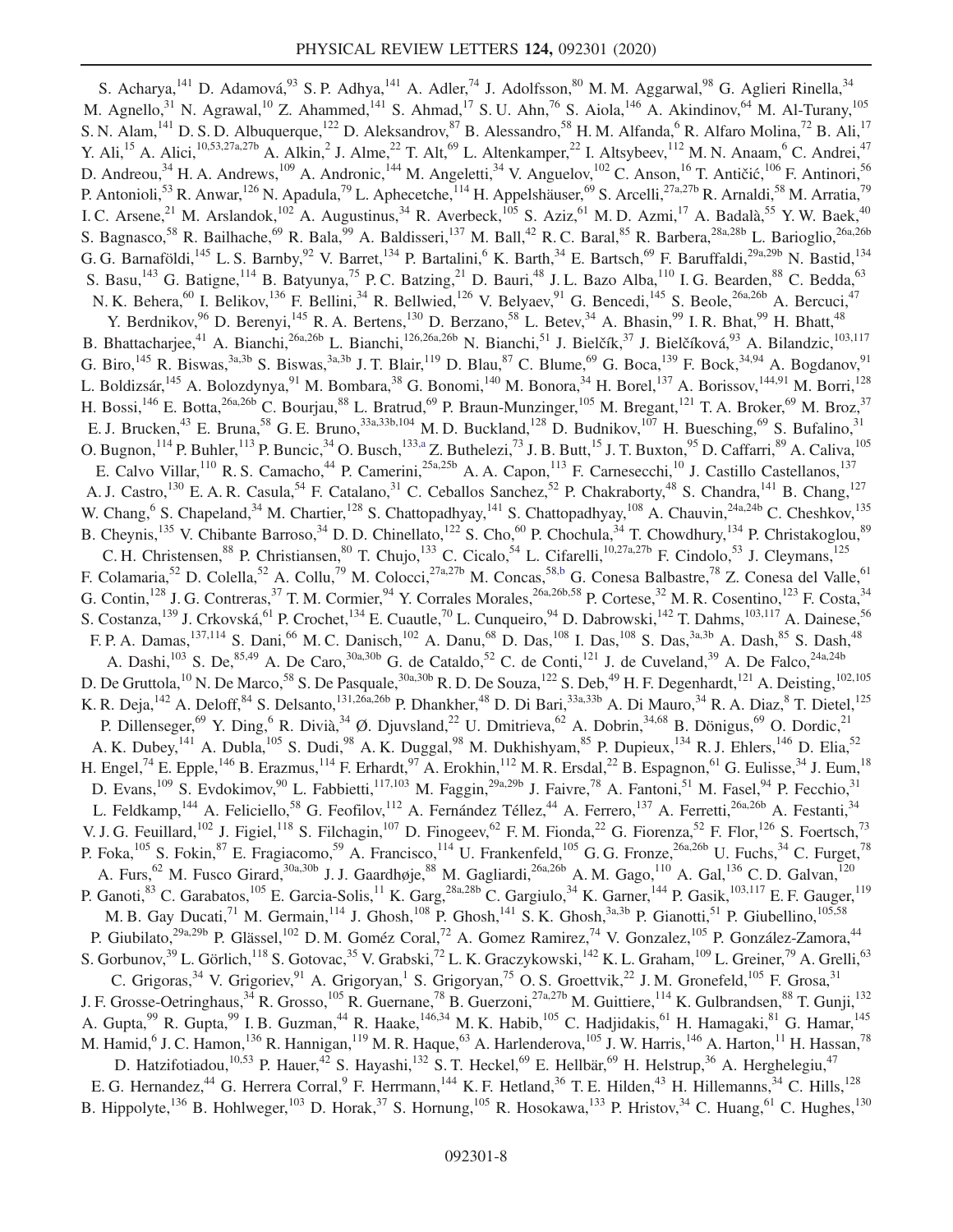P. Huhn,<sup>69</sup> T. J. Humanic,<sup>95</sup> H. Hushnud,<sup>108</sup> L. A. Husova,<sup>144</sup> N. Hussain,<sup>41</sup> S. A. Hussain,<sup>15</sup> T. Hussain,<sup>17</sup> D. Hutter,<sup>39</sup> D. S. Hwang,<sup>19</sup> J. P. Iddon,<sup>128</sup> R. Ilkaev,<sup>107</sup> M. Inaba,<sup>133</sup> M. Ippolitov,<sup>87</sup> M. S. Islam,<sup>108</sup> M. Ivanov,<sup>105</sup> V. Ivanov,<sup>96</sup> V. Izucheev,  $90\,$  B. Jacak,  $79\,$  N. Jacazio,  $27a,27b\,$  P. M. Jacobs,  $79\,$  M. B. Jadhav,  $48\,$  S. Jadlovska,  $^{116}\,$  J. Jadlovsky,  $^{116}\,$  S. Jaelani,  $^{63}\,$ C. Jahnke,<sup>121</sup> M. J. Jakubowska,<sup>142</sup> M. A. Janik,<sup>142</sup> M. Jercic,<sup>97</sup> O. Jevons,<sup>109</sup> R. T. Jimenez Bustamante,<sup>105</sup> M. Jin,<sup>126</sup> F. Jonas, $^{144,94}$  P. G. Jones, $^{109}$  A. Jusko, $^{109}$  P. Kalinak, $^{65}$  A. Kalweit, $^{34}$  J. H. Kang, $^{147}$  V. Kaplin, $^{91}$  S. Kar, $^6$  A. Karasu Uysal, $^{77}$ O. Karavichev, <sup>62</sup> T. Karavicheva, <sup>62</sup> P. Karczmarczyk, <sup>34</sup> E. Karpechev, <sup>62</sup> U. Kebschull, <sup>74</sup> R. Keidel, <sup>46</sup> M. Keil, <sup>34</sup> B. Ketzer, <sup>42</sup> Z. Khabanova,  $89$  A. M. Khan,  $6$  S. Khan,  $17$  S. A. Khan,  $141$  A. Khanzadeev,  $96$  Y. Kharlov,  $90$  A. Khatun,  $17$  A. Khuntia,  $118,49$ B. Kileng,<sup>36</sup> B. Kim,<sup>60</sup> B. Kim,<sup>133</sup> D. Kim,<sup>147</sup> D. J. Kim,<sup>127</sup> E. J. Kim,<sup>13</sup> H. Kim,<sup>147</sup> J. S. Kim,<sup>40</sup> J. Kim,<sup>102</sup> J. Kim,<sup>147</sup> J. Kim,<sup>13</sup> M. Kim,<sup>102</sup> S. Kim,<sup>19</sup> T. Kim,<sup>147</sup> T. Kim,<sup>147</sup> K. Kindra,<sup>98</sup> S. Kirsch,<sup>39</sup> I. Kisel,<sup>39</sup> S. Kiselev,<sup>64</sup> A. Kisiel,<sup>142</sup> J. L. Klay,<sup>5</sup> C. Klein,<sup>69</sup> J. Klein,<sup>58</sup> S. Klein,<sup>79</sup> C. Klein-Bösing,<sup>144</sup> S. Klewin,<sup>102</sup> A. Kluge,<sup>34</sup> M. L. Knichel,<sup>34</sup> A. G. Knospe,<sup>126</sup> C. Kobdaj,<sup>115</sup> M. K. Köhler,<sup>102</sup> T. Kollegger,<sup>105</sup> A. Kondratyev,<sup>75</sup> N. Kondratyeva,<sup>91</sup> E. Kondratyuk,<sup>90</sup> P. J. Konopka,<sup>34</sup> L. Koska, <sup>116</sup> O. Kovalenko, <sup>84</sup> V. Kovalenko, <sup>112</sup> M. Kowalski, <sup>118</sup> I. Králik, <sup>65</sup> A. Kravčáková, <sup>38</sup> L. Kreis, <sup>105</sup> M. Krivda, <sup>65, 109</sup> F. Krizek,<sup>93</sup> K. Krizkova Gajdosova,<sup>37</sup> M. Krüger,<sup>69</sup> E. Kryshen,<sup>96</sup> M. Krzewicki,<sup>39</sup> A. M. Kubera,<sup>95</sup> V. Kučera,<sup>60</sup> C. Kuhn,  $^{136}$  P. G. Kuijer,  $^{89}$  L. Kumar,  $^{98}$  S. Kumar,  $^{48}$  S. Kundu,  $^{85}$  P. Kurashvili,  $^{84}$  A. Kurepin,  $^{62}$  A. B. Kurepin,  $^{62}$  S. Kushpil,  $^{93}$ J. Kvapil,<sup>109</sup> M. J. Kweon,<sup>60</sup> Y. Kwon,<sup>147</sup> S. L. La Pointe,<sup>39</sup> P. La Rocca,<sup>28a,28b</sup> Y. S. Lai,<sup>79</sup> R. Langoy,<sup>124</sup> K. Lapidus,<sup>34,146</sup> A. Lardeux,<sup>21</sup> P. Larionov,<sup>51</sup> E. Laudi,<sup>34</sup> R. Lavicka,<sup>37</sup> T. Lazareva,<sup>112</sup> R. Lea,<sup>25a,25b</sup> L. Leardini,<sup>102</sup> S. Lee,<sup>147</sup> F. Lehas,<sup>89</sup> S. Lehner, <sup>113</sup> J. Lehrbach, <sup>39</sup> R. C. Lemmon, <sup>92</sup> I. León Monzón, <sup>120</sup> E. D. Lesser, <sup>20</sup> M. Lettrich, <sup>34</sup> P. Lévai, <sup>145</sup> X. Li, <sup>12</sup> X. L. Li,<sup>6</sup> J. Lien,<sup>124</sup> R. Lietava,<sup>109</sup> B. Lim,<sup>18</sup> S. Lindal,<sup>21</sup> V. Lindenstruth,<sup>39</sup> S. W. Lindsay,<sup>128</sup> C. Lippmann,<sup>105</sup> M. A. Lisa,<sup>95</sup> V. Litichevskyi,<sup>43</sup> A. Liu,<sup>79</sup> S. Liu,<sup>95</sup> H. M. Ljunggren,<sup>80</sup> W. J. Llope,<sup>143</sup> I. M. Lofnes,<sup>22</sup> V. Loginov,<sup>91</sup> C. Loizides,<sup>94</sup> P. Loncar,<sup>35</sup> X. Lopez,<sup>134</sup> E. López Torres, <sup>8</sup> P. Luettig,<sup>69</sup> J. R. Luhder,<sup>144</sup> M. Lunardon,<sup>29a,29b</sup> G. Luparello,<sup>59</sup> M. Lupi,<sup>34</sup> A. Maevskaya,<sup>62</sup> M. Mager,<sup>34</sup> S. M. Mahmood,<sup>21</sup> T. Mahmoud,<sup>42</sup> A. Maire,<sup>136</sup> R. D. Majka,<sup>146</sup> M. Malaev,<sup>96</sup> Q. W. Malik,<sup>21</sup> L. Malinina,<sup>75,c</sup> D. Mal'Kevich,<sup>64</sup> P. Malzacher,<sup>105</sup> A. Mamonov,<sup>107</sup> V. Manko,<sup>87</sup> F. Manso,<sup>134</sup> V. Manzari,<sup>52</sup> Y. Mao,<sup>6</sup> M. Marchisone,<sup>135</sup> J. Mareš,<sup>67</sup> G. V. Margagliotti,<sup>25a,25b</sup> A. Margotti,<sup>53</sup> J. Margutti,<sup>63</sup> A. Marín,<sup>105</sup> C. Markert,<sup>119</sup> M. Marquard,<sup>69</sup> N. A. Martin,<sup>102</sup> P. Martinengo,<sup>34</sup> J. L. Martinez,<sup>126</sup> M. I. Martínez,<sup>44</sup> G. Martínez García,<sup>114</sup> M. Martinez Pedreira,  $34$  S. Masciocchi,  $105$  M. Masera,  $26a,26b$  A. Masoni,  $54$  L. Massacrier,  $61$  E. Masson,  $114$ A. Mastroserio,<sup>52,138</sup> A. M. Mathis,<sup>103,117</sup> P. F. T. Matuoka,<sup>121</sup> A. Matyja,<sup>118</sup> C. Mayer,<sup>118</sup> M. Mazzilli,<sup>33a,33b</sup> M. A. Mazzoni,<sup>57</sup> A. F. Mechler,<sup>69</sup> F. Meddi,<sup>23a,23b</sup> Y. Melikyan,<sup>91</sup> A. Menchaca-Rocha,<sup>72</sup> E. Meninno,<sup>30a,30b</sup> M. Meres,<sup>14</sup> S. Mhlanga,<sup>125</sup> Y. Miake,<sup>133</sup> L. Micheletti,<sup>26a,26b</sup> M. M. Mieskolainen,<sup>43</sup> D. L. Mihaylov,<sup>103</sup> K. Mikhaylov,<sup>64,75</sup> A. Mischke,<sup>63,a</sup> A. N. Mishra,<sup>70</sup> D. Miśkowiec,<sup>105</sup> C. M. Mitu,<sup>68</sup> N. Mohammadi,<sup>34</sup> A. P. Mohanty,<sup>63</sup> B. Mohanty,<sup>85</sup> M. Mohisin Khan, <sup>17,d</sup> M. Mondal, <sup>141</sup> M. M. Mondal, <sup>66</sup> C. Mordasini, 103 D. A. Moreira De Godoy, <sup>144</sup> L. A. P. Moreno, <sup>44</sup> S. Moretto,<sup>29a,29b</sup> A. Morreale,<sup>114</sup> A. Morsch,<sup>34</sup> T. Mrnjavac,<sup>34</sup> V. Muccifora,<sup>51</sup> E. Mudnic,<sup>35</sup> D. Mühlheim,<sup>144</sup> S. Muhuri,<sup>141</sup> J. D. Mulligan,<sup>79,146</sup> M. G. Munhoz,<sup>121</sup> K. Münning,<sup>42</sup> R. H. Munzer,<sup>69</sup> H. Murakami,<sup>132</sup> S. Murray,<sup>73</sup> L. Musa,<sup>34</sup> J. Musinsky,<sup>65</sup> C. J. Myers,<sup>126</sup> J. W. Myrcha,<sup>142</sup> B. Naik,<sup>48</sup> R. Nair,<sup>84</sup> B. K. Nandi,<sup>48</sup> R. Nania,<sup>10,53</sup> E. Nappi,<sup>52</sup> M. U. Naru,<sup>15</sup> A. F. Nassirpour, <sup>80</sup> H. Natal da Luz, <sup>121</sup> C. Nattrass, <sup>130</sup> R. Nayak, <sup>48</sup> T. K. Nayak, <sup>85,141</sup> S. Nazarenko, <sup>107</sup> R. A. Negrao De Oliveira,  $^{69}$  L. Nellen,  $^{70}$  S. V. Nesbo,  $^{36}$  G. Neskovic,  $^{39}$  B. S. Nielsen,  $^{88}$  S. Nikolaev,  $^{87}$  S. Nikulin,  $^{87}$ V. Nikulin, <sup>96</sup> F. Noferini, <sup>10,53</sup> P. Nomokonov, <sup>75</sup> G. Nooren, <sup>63</sup> J. Norman, <sup>78</sup> P. Nowakowski, <sup>142</sup> A. Nyanin, <sup>87</sup> J. Nystrand, <sup>22</sup> M. Ogino, <sup>81</sup> A. Ohlson,<sup>102</sup> J. Oleniacz,<sup>142</sup> A. C. Oliveira Da Silva,<sup>121</sup> M. H. Oliver,<sup>146</sup> J. Onderwaater,<sup>105</sup> C. Oppedisano,<sup>58</sup> R. Orava,  $^{43}$  A. Ortiz Velasquez,  $^{70}$  A. Oskarsson,  $^{80}$  J. Otwinowski,  $^{118}$  K. Oyama,  $^{81}$  Y. Pachmayer,  $^{102}$  V. Pacik,  $^{88}$  D. Pagano,  $^{140}$ G. Paić,<sup>70</sup> P. Palni,<sup>6</sup> J. Pan,<sup>143</sup> A. K. Pandey,<sup>48</sup> S. Panebianco,<sup>137</sup> V. Papikyan,<sup>1</sup> P. Pareek,<sup>49</sup> J. Park,<sup>60</sup> J. E. Parkkila,<sup>127</sup> S. Parmar,  $98$  A. Passfeld,  $144$  S. P. Pathak,  $126$  R. N. Patra,  $141$  B. Paul,  $58$  H. Pei,  $6$  T. Peitzmann,  $63$  X. Peng,  $6$  L. G. Pereira,  $71$ H. Pereira Da Costa,<sup>137</sup> D. Peresunko,<sup>87</sup> G. M. Perez,<sup>8</sup> E. Perez Lezama,<sup>69</sup> V. Peskov,<sup>69</sup> Y. Pestov,<sup>4</sup> V. Petráček,<sup>37</sup> M. Petrovici,<sup>47</sup> R. P. Pezzi,<sup>71</sup> S. Piano,<sup>59</sup> M. Pikna,<sup>14</sup> P. Pillot,<sup>114</sup> L. O. D. L. Pimentel,<sup>88</sup> O. Pinazza,<sup>53,34</sup> L. Pinsky,<sup>126</sup> S. Pisano,<sup>51</sup> D. B. Piyarathna,<sup>126</sup> M. Płoskoń,<sup>79</sup> M. Planinic,<sup>97</sup> F. Pliquett,<sup>69</sup> J. Pluta,<sup>142</sup> S. Pochybova,<sup>145</sup> M. G. Poghosyan,<sup>94</sup> B. Polichtchouk,<sup>90</sup> N. Poljak,<sup>97</sup> W. Poonsawat,<sup>115</sup> A. Pop,<sup>47</sup> H. Poppenborg,<sup>144</sup> S. Porteboeuf-Houssais,<sup>134</sup> V. Pozdniakov,<sup>75</sup> S. K. Prasad,<sup>3a,3b</sup> R. Preghenella,<sup>53</sup> F. Prino,<sup>58</sup> C. A. Pruneau,<sup>143</sup> I. Pshenichnov,<sup>62</sup> M. Puccio,<sup>26a,26b,34</sup> V. Punin,<sup>107</sup> K. Puranapanda,<sup>141</sup> J. Putschke,<sup>143</sup> R. E. Quishpe,<sup>126</sup> S. Ragoni,<sup>109</sup> S. Raha,<sup>3a,3b</sup> S. Rajput,<sup>99</sup> J. Rak,<sup>127</sup> A. Rakotozafindrabe,<sup>137</sup> L. Ramello,<sup>32</sup> F. Rami,<sup>136</sup> R. Raniwala,<sup>100</sup> S. Raniwala,<sup>100</sup> S. S. Räsänen,<sup>43</sup> B. T. Rascanu,<sup>69</sup> R. Rath,<sup>49</sup> V. Ratza,<sup>42</sup> I. Ravasenga,<sup>31</sup> K. F. Read,<sup>130,94</sup> K. Redlich,<sup>84,e</sup> A. Rehman,<sup>22</sup> P. Reichelt,<sup>69</sup> F. Reidt,<sup>34</sup> X. Ren,<sup>6</sup> R. Renfordt,<sup>69</sup> A. Reshetin,<sup>62</sup> J.-P. Revol,<sup>10</sup> K. Reygers,<sup>102</sup> V. Riabov,<sup>96</sup> T. Richert,<sup>80,88</sup> M. Richter,<sup>21</sup> P. Riedler,<sup>34</sup>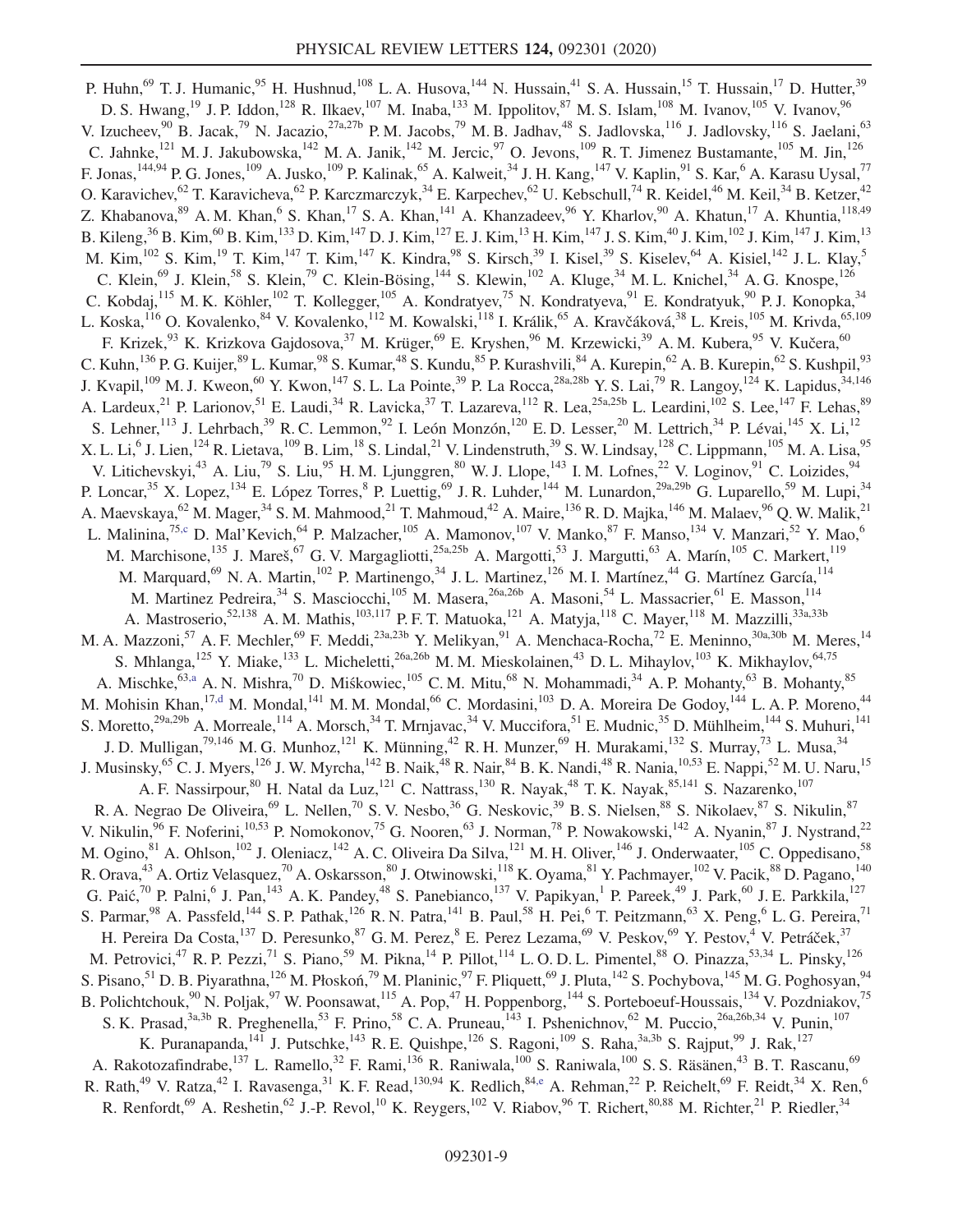W. Riegler,<sup>34</sup> F. Riggi,<sup>28a,28b</sup> C. Ristea,<sup>68</sup> S. P. Rode,<sup>49</sup> M. Rodríguez Cahuantzi,<sup>44</sup> K. Røed,<sup>21</sup> R. Rogalev,<sup>90</sup> E. Rogochaya,<sup>75</sup> D. Rohr,<sup>34</sup> D. Röhrich,<sup>22</sup> P. S. Rokita,<sup>142</sup> F. Ronchetti,<sup>51</sup> E. D. Rosas,<sup>70</sup> K. Roslon,<sup>142</sup> P. Rosnet,<sup>134</sup> A. Rossi,<sup>56,29a,29b</sup> A. Rotondi,<sup>139</sup> F. Roukoutakis,<sup>83</sup> A. Roy,<sup>49</sup> P. Roy,<sup>108</sup> O. V. Rueda,<sup>80</sup> R. Rui,<sup>25a,25b</sup> B. Rumyantsev,<sup>75</sup> A. Rustamov,<sup>86</sup> E. Ryabinkin,  $87$  Y. Ryabov,  $96$  A. Rybicki,  $^{118}$  H. Rytkonen,  $^{127}$  S. Saarinen,  $^{43}$  S. Sadhu,  $^{141}$  S. Sadovsky,  $90$  K. Šafařík,  $37,34$ S. K. Saha,<sup>141</sup> B. Sahoo,<sup>48</sup> P. Sahoo,<sup>49</sup> R. Sahoo,<sup>49</sup> S. Sahoo,<sup>66</sup> P. K. Sahu,<sup>66</sup> J. Saini,<sup>141</sup> S. Sakai,<sup>133</sup> S. Sambyal,<sup>99</sup> V. Samsonov,  $96,91$  A. Sandoval,  $72$  A. Sarkar,  $73$  D. Sarkar,  $141,143$  N. Sarkar,  $141$  P. Sarma,  $41$  V. M. Sarti,  $103$  M. H. P. Sas,  $63$ E. Scapparone,<sup>53</sup> B. Schaefer,<sup>94</sup> J. Schambach,<sup>119</sup> H. S. Scheid,<sup>69</sup> C. Schiaua,<sup>47</sup> R. Schicker,<sup>102</sup> A. Schmah,<sup>102</sup> C. Schmidt,<sup>105</sup> H. R. Schmidt,<sup>101</sup> M. O. Schmidt,<sup>102</sup> M. Schmidt,<sup>101</sup> N. V. Schmidt,<sup>94,69</sup> A. R. Schmier,<sup>130</sup> J. Schukraft,<sup>34,88</sup> Y. Schutz,<sup>34,136</sup> K. Schwarz, <sup>105</sup> K. Schweda, <sup>105</sup> G. Scioli, <sup>27a, 27b</sup> E. Scomparin, <sup>58</sup> M. Šefčík, <sup>38</sup> J. E. Seger, <sup>16</sup> Y. Sekiguchi, <sup>132</sup> D. Sekihata, <sup>45</sup> I. Selyuzhenkov,<sup>105,91</sup> S. Senyukov,<sup>136</sup> E. Serradilla,<sup>72</sup> P. Sett,<sup>48</sup> A. Sevcenco,<sup>68</sup> A. Shabanov,<sup>62</sup> A. Shabetai,<sup>114</sup> R. Shahoyan,<sup>34</sup> W. Shaikh,<sup>108</sup> A. Shangaraev,<sup>90</sup> A. Sharma,<sup>98</sup> A. Sharma,<sup>99</sup> M. Sharma,<sup>99</sup> N. Sharma,<sup>98</sup> A. I. Sheikh,<sup>141</sup> K. Shigaki,<sup>45</sup> M. Shimomura,<sup>82</sup> S. Shirinkin,<sup>64</sup> Q. Shou,<sup>111</sup> Y. Sibiriak,<sup>87</sup> S. Siddhanta,<sup>54</sup> T. Siemiarczuk,<sup>84</sup> D. Silvermyr,<sup>80</sup> G. Simatovic,  $89$  G. Simonetti,  $103,34$  R. Singh,  $85$  R. Singh,  $99$  V. K. Singh,  $141$  V. Singhal,  $141$  T. Sinha,  $108$  B. Sitar,  $14$  M. Sitta,  $32$ T. B. Skaali,<sup>21</sup> M. Slupecki,<sup>127</sup> N. Smirnov,<sup>146</sup> R. J. M. Snellings,<sup>63</sup> T. W. Snellman,<sup>127</sup> J. Sochan,<sup>116</sup> C. Soncco,<sup>110</sup> J. Song,<sup>60,126</sup> A. Songmoolnak,<sup>115</sup> F. Soramel,<sup>29a,29b</sup> S. Sorensen,<sup>130</sup> I. Sputowska,<sup>118</sup> J. Stachel,<sup>102</sup> I. Stan,<sup>68</sup> P. Stankus,<sup>94</sup> P. J. Steffanic,<sup>130</sup> E. Stenlund,<sup>80</sup> D. Stocco,<sup>114</sup> M. M. Storetvedt,<sup>36</sup> P. Strmen,<sup>14</sup> A. A. P. Suaide,<sup>121</sup> T. Sugitate,<sup>45</sup> C. Suire,<sup>61</sup> M. Suleymanov,<sup>15</sup> M. Suljic,<sup>34</sup> R. Sultanov,<sup>64</sup> M. Šumbera,<sup>93</sup> S. Sumowidagdo,<sup>50</sup> K. Suzuki,<sup>113</sup> S. Swain,<sup>66</sup> A. Szabo,<sup>14</sup> I. Szarka,<sup>14</sup> U. Tabassam,<sup>15</sup> G. Taillepied,<sup>134</sup> J. Takahashi,<sup>122</sup> G. J. Tambave,<sup>22</sup> S. Tang,<sup>134,6</sup> M. Tarhini,<sup>114</sup> M. G. Tarzila,<sup>47</sup> A. Tauro,<sup>34</sup> G. Tejeda Muñoz,<sup>44</sup> A. Telesca,<sup>34</sup> C. Terrevoli,<sup>126,29a,29b</sup> D. Thakur,<sup>49</sup> S. Thakur,<sup>141</sup> D. Thomas,<sup>119</sup> F. Thoresen,<sup>88</sup> R. Tieulent,<sup>135</sup> A. Tikhonov,<sup>62</sup> A. R. Timmins,<sup>126</sup> A. Toia,<sup>69</sup> N. Topilskaya,<sup>62</sup> M. Toppi,<sup>51</sup> F. Torales-Acosta,<sup>20</sup> S. R. Torres,<sup>120</sup> S. Tripathy,<sup>49</sup> T. Tripathy,<sup>48</sup> S. Trogolo,<sup>26a,26b,29a,29b</sup> G. Trombetta,<sup>33a,33b</sup> L. Tropp,<sup>38</sup> V. Trubnikov,<sup>2</sup> W. H. Trzaska, <sup>127</sup> T. P. Trzcinski, <sup>142</sup> B. A. Trzeciak, <sup>63</sup> T. Tsuji, <sup>132</sup> A. Tumkin, <sup>107</sup> R. Turrisi, <sup>56</sup> T. S. Tveter, <sup>21</sup> K. Ullaland, <sup>22</sup> E. N. Umaka,  $126$  A. Uras,  $135$  G. L. Usai,  $24a,24b$  A. Utrobicic,  $97$  M. Vala,  $116,38$  N. Valle,  $139$  S. Vallero,  $58$  N. van der Kolk,  $63$ L. V. R. van Doremalen,<sup>63</sup> M. van Leeuwen,<sup>63</sup> P. Vande Vyvre,<sup>34</sup> D. Varga,<sup>145</sup> M. Varga-Kofarago,<sup>145</sup> A. Vargas,<sup>44</sup> M. Vargyas,<sup>127</sup> R. Varma,<sup>48</sup> M. Vasileiou,<sup>83</sup> A. Vasiliev,<sup>87</sup> O. Vázquez Doce,<sup>117,103</sup> V. Vechernin,<sup>112</sup> A. M. Veen,<sup>63</sup> E. Vercellin,<sup>26a,26b</sup> S. Vergara Limón,<sup>44</sup> L. Vermunt,<sup>63</sup> R. Vernet,<sup>7</sup> R. Vértesi,<sup>145</sup> L. Vickovic,<sup>35</sup> J. Viinikainen,<sup>127</sup> Z. Vilakazi,<sup>131</sup> O. Villalobos Baillie,<sup>109</sup> A. Villatoro Tello,<sup>44</sup> G. Vino,<sup>52</sup> A. Vinogradov,<sup>87</sup> T. Virgili,<sup>30a,30b</sup> V. Vislavicius,<sup>88</sup> A. Vodopyanov,<sup>75</sup> B. Volkel,<sup>34</sup> M. A. Völkl,<sup>101</sup> K. Voloshin,<sup>64</sup> S. A. Voloshin,<sup>143</sup> G. Volpe,<sup>33a,33b</sup> B. von Haller,<sup>34</sup> I. Vorobyev,  $^{103,117}$  D. Voscek,  $^{116}$  J. Vrláková,  $^{38}$  B. Wagner,  $^{22}$  Y. Watanabe,  $^{133}$  M. Weber,  $^{113}$  S. G. Weber,  $^{105}$  A. Wegrzynek,  $^{34}$ D. F. Weiser,<sup>102</sup> S. C. Wenzel,<sup>34</sup> J. P. Wessels,<sup>144</sup> U. Westerhoff,<sup>144</sup> A. M. Whitehead,<sup>125</sup> E. Widmann,<sup>113</sup> J. Wiechula,<sup>69</sup> J. Wikne,<sup>21</sup> G. Wilk,<sup>84</sup> J. Wilkinson,<sup>53</sup> G. A. Willems,<sup>34</sup> E. Willsher,<sup>109</sup> B. Windelband,<sup>102</sup> W. E. Witt,<sup>130</sup> Y. Wu,<sup>129</sup> R. Xu,<sup>6</sup> S. Yalcin,<sup>77</sup> K. Yamakawa,<sup>45</sup> S. Yang,<sup>22</sup> S. Yano,<sup>137</sup> Z. Yin,<sup>6</sup> H. Yokoyama,<sup>63</sup> I.-K. Yoo,<sup>18</sup> J. H. Yoon,<sup>60</sup> S. Yuan,<sup>22</sup> A. Yuncu,<sup>102</sup> V. Yurchenko,<sup>2</sup> V. Zaccolo,<sup>58,25a,25b</sup> A. Zaman,<sup>15</sup> C. Zampolli,<sup>34</sup> H. J. C. Zanoli,<sup>121</sup> N. Zardoshti,<sup>34,109</sup> A. Zarochentsev,<sup>112</sup> P. Závada,<sup>67</sup> N. Zaviyalov,<sup>107</sup> H. Zbroszczyk,<sup>142</sup> M. Zhalov,<sup>96</sup> X. Zhang,<sup>6</sup> Z. Zhang,<sup>6,134</sup> C. Zhao,<sup>21</sup> V. Zherebchevskii,  $^{112}$  N. Zhigareva,  $^{64}$  D. Zhou,  $^{6}$  Y. Zhou,  $^{88}$  Z. Zhou,  $^{22}$  J. Zhu,  $^{6}$  Y. Zhu,  $^{6}$  A. Zichichi,  $^{27a,27b,10}$ M. B. Zimmermann, $^{34}$  G. Zinovjev, $^2$  and N. Zurlo $^{140}$ 

(A Large Ion Collider Experiment Collaboration)

<sup>1</sup>A.I. Alikhanyan National Science Laboratory (Yerevan Physics Institute) Foundation, Yerevan, Armenia

<sup>2</sup>Bogolyubov Institute for Theoretical Physics, National Academy of Sciences of Ukraine, Kiev, Ukraine<br><sup>3a</sup>Bose Institute, Department of Physics, Kolkata, India<br><sup>3b</sup>Centre for Astroparticle Physics and Space Science (CAP

<sup>4</sup>Budker Institute for Nuclear Physics, Novosibirsk, Russia

 ${}^{5}$ California Polytechnic State University, San Luis Obispo, California, USA

<sup>6</sup>Central China Normal University, Wuhan, China

 $\sigma^7$ Centre de Calcul de l'IN2P3, Villeurbanne, Lyon, France

<sup>8</sup>Centro de Aplicaciones Tecnológicas y Desarrollo Nuclear (CEADEN), Havana, Cuba 9<sup>9</sup>Centro de Investigación y de Estudios Avanzados (CINVESTAV), Mexico City and Mérida, Mexico

<sup>10</sup>Centro Fermi- $\bar{M}$ useo Storico della Fisica e Centro Studi e Ricerche "Enrico Fermi', Rome, Italy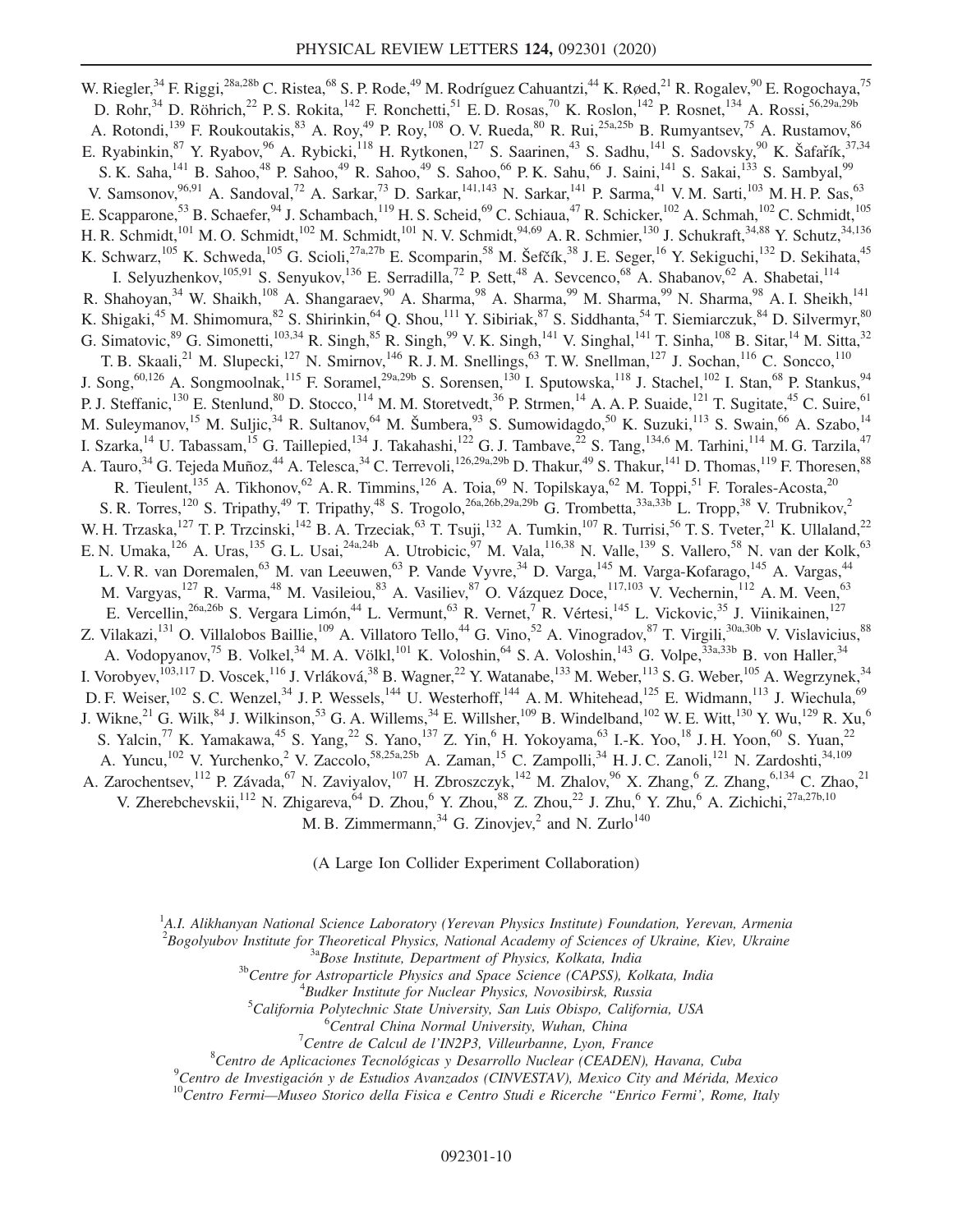<sup>11</sup>Chicago State University, Chicago, Illinois, USA<br>
<sup>13</sup>China I<sup>31</sup>China Institute of Atomic Energy, Beijing, China<br>
<sup>13</sup>China Institute of More Energy, Beijing, China<br>
<sup>13</sup>Comenius University Islamabad, Islamabad, Isla <sup>29b</sup>Sezione INFN, Padova, Italy<br><sup>30a</sup>Dipartimento di Fisica 'E.R. Caianiello' dell'Università, Salerno, Italy<br><sup>31</sup>Dipartimento DISAT del Politecnico and Sezione INFN, Turin, Italy<br><sup>32</sup>Dipartimento di Scienze e Innovazion Alessandria, Italy<br>
Alessandria, Italy<br>
338 Dipartimento Interacte of Fisica 'M. Merlin', Bari, Italy<br>
33 Dipartimento Interacted a Fisica 'Merlin', Bari, Italy<br>
35 Faculty of Electrical Engineering, Mechanical Engineering <sup>51</sup>INFN, Laboratori Nazionali di Frascati, Frascati, Italy  $52$ INFN, Sezione di Bari, Bari, Italy  $53$ INFN, Sezione di Bologna, Bologna, Italy <sup>54</sup>INFN, Sezione di Cagliari, Cagliari, Italy 55INFN, Sezione di Catania, Catania, Italy <sup>56</sup>INFN, Sezione di Padova, Padova, Italy<br><sup>57</sup>INFN, Sezione di Roma, Rome, Italy <sup>58</sup>INFN, Sezione di Torino, Turin, Italy <sup>59</sup>INFN, Sezione di Trieste, Trieste, Italy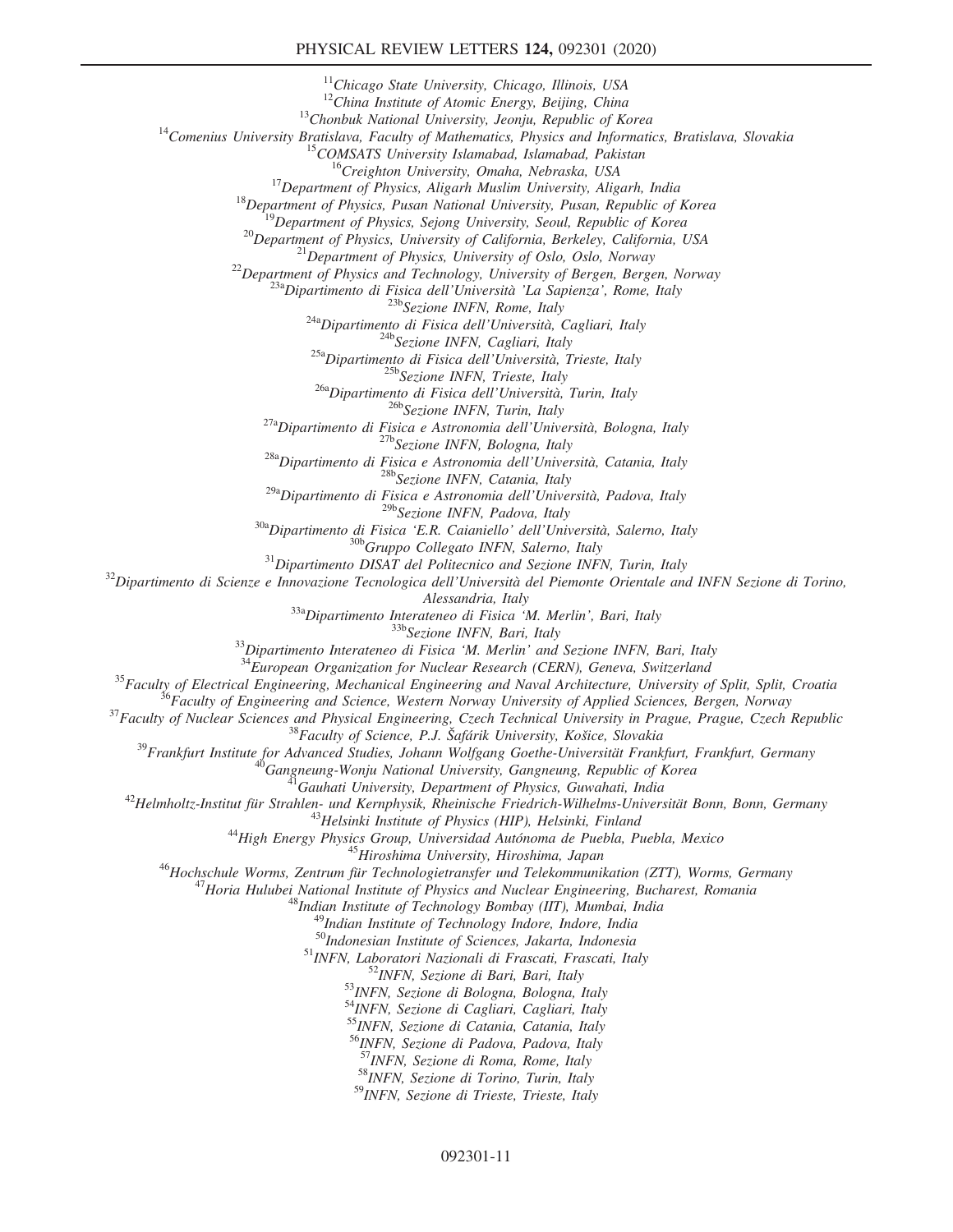<sup>60</sup>Inha University, Incheon, Republic of Korea<br><sup>61</sup>Institut de Physique Nucléaire d'Orsay (IPNO), Institut National de Physique Nucléaire et de Physique des Particules (IN2P3/CNRS),<br>Université de Paris-Sud, Université Pa <sup>62</sup>Institute for Nuclear Research, Academy of Sciences, Moscow, Russia<br><sup>63</sup>Institute for Subatomic Physics, Utrecht University/Nikhef, Utrecht, Netherlands<br><sup>64</sup>Institute for Theoretical and Experimental Physics, Moscow,

<sup>60</sup> Institute for Kernshysi, Johann Walfgang Goethe-Universität Prankfur, Frankfur, Cernany<br>
<sup>70</sup> Institute de Erisca, Universidad Nacional Autónoma de México, Mexico Giy, Mexico (11). The<br>
<sup>71</sup> Institute de Erisca, Uni

<sup>94</sup>Oak Ridge National Laboratory, Oak Ridge, Tennessee, USA<br><sup>95</sup>Ohio State University, Columbus, Ohio, USA<br><sup>96</sup>Petersburg Nuclear Physics Institute, Gatchina, Russia

<sup>97</sup>Physics department, Faculty of science, University of Zagreb, Zagreb, Croatia<br><sup>98</sup>Physics Department, Panjab University, Chandigarh, India<br><sup>99</sup>Physics Department, University of Jammu, Jammu, India

<sup>101</sup>Physics Department, University of Rajasthan, Jaipur, India<br><sup>101</sup>Physikalisches Institut, Eberhard-Karls-Universität Tübingen, Tübingen, Germany<br><sup>102</sup>Physikalisches Institut, Ruprecht-Karls-Universität Heidelberg, Hei

Darmstadt, Germany<br>
<sup>106</sup>Rudjer Bošković Institute, Zagreb, Croatia<br>
<sup>107</sup>Russian Federal Nuclear Center (VNIIEF), Sarov, Russia<br>
<sup>108</sup>Saha Institute of Nuclear Physics, Homi Bhabha National Institute, Kolkata, India<br>
<sup>109</sup>